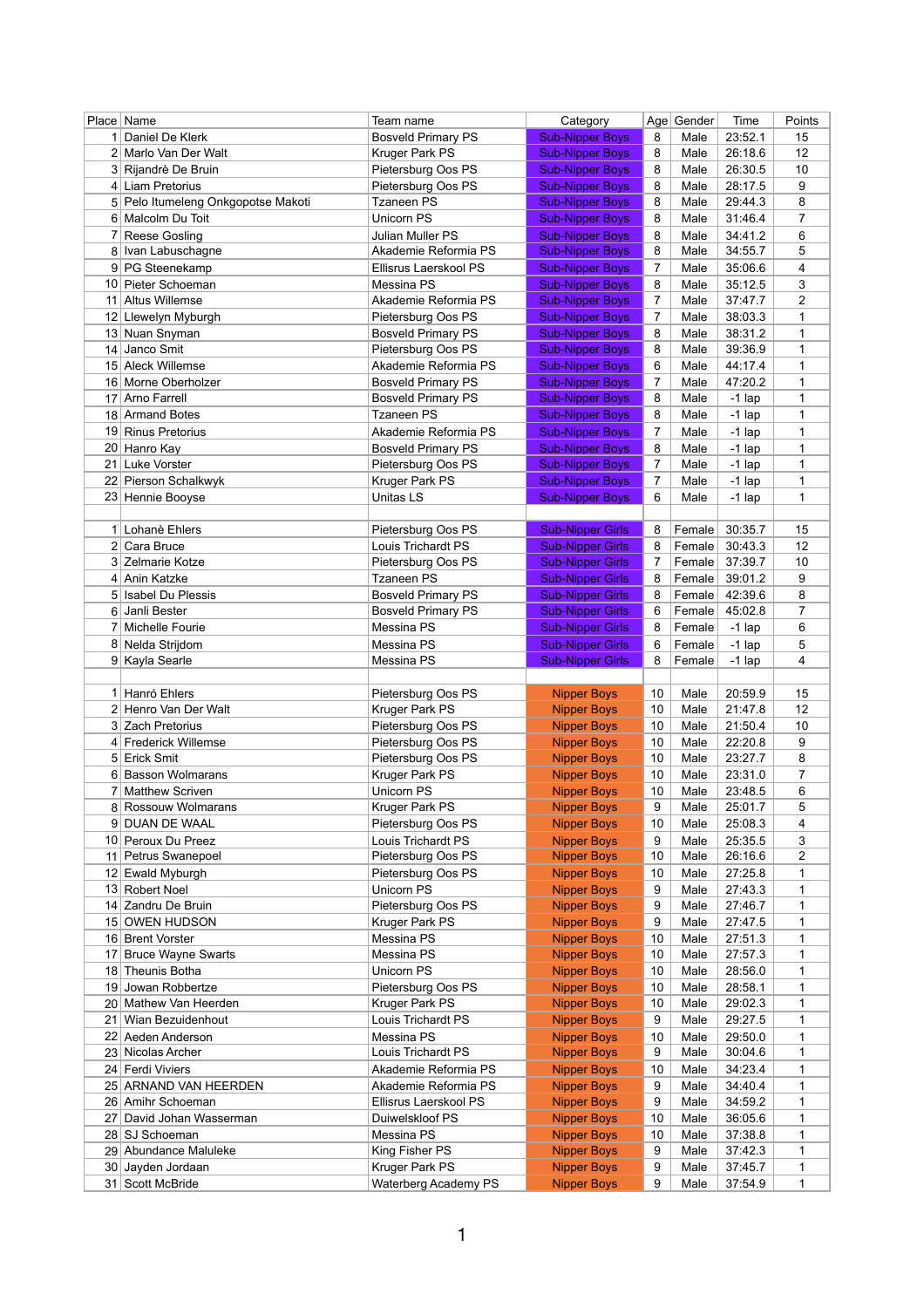|                | 32 Sias Du Plessis                    | Ellisrus Laerskool PS            | <b>Nipper Boys</b>                                                 | 10       | Male             | 38:07.0            | 1                   |
|----------------|---------------------------------------|----------------------------------|--------------------------------------------------------------------|----------|------------------|--------------------|---------------------|
|                | 33 Gerhard Furstenberg                | Louis Trichardt PS               | <b>Nipper Boys</b>                                                 | 9        | Male             | 39:08.7            | 1                   |
|                | 34 Mark Fourie                        | Messina PS                       | <b>Nipper Boys</b>                                                 | 9        | Male             | 47:16.2            | 1                   |
|                |                                       |                                  |                                                                    |          |                  |                    |                     |
|                | Ninke De Klerk                        | <b>Bosveld Primary PS</b>        | <b>Nipper Girls</b>                                                | 10       | Female           | 25:32.5            | 15                  |
|                | 2 Jana Kotze                          | Pietersburg Oos PS               | <b>Nipper Girls</b>                                                | 10       | Female           | 26:25.0            | 12                  |
|                | 3 Isabella Brett                      | Unicorn PS                       | <b>Nipper Girls</b>                                                | 10       | Female           | 27:07.5            | 10                  |
| 41             | <b>Ilne Kotze</b>                     | <b>Tzaneen PS</b>                | <b>Nipper Girls</b>                                                | 10       | Female           | 27:43.3            | 9                   |
|                | 5 Inge Von Ronge                      | <b>Bosveld Primary PS</b>        | <b>Nipper Girls</b>                                                | 10       | Female           | 28:08.3            | 8                   |
|                | 6 Danè Strijdom                       | Messina PS                       | <b>Nipper Girls</b>                                                | 10       | Female           | 30:29.2            | 7                   |
|                | Mikayla Bester                        | <b>Bosveld Primary PS</b>        | <b>Nipper Girls</b>                                                | 10       | Female           | 33:21.8            | 6                   |
|                | 8 Chantelle Gouws                     | <b>Kruger Park PS</b>            | <b>Nipper Girls</b>                                                | 9        | Female           | 34:06.2            | 5                   |
|                | 9 Michelle Gouws                      | Kruger Park PS                   | <b>Nipper Girls</b>                                                | 9        | Female           | 34:30.8            | 4                   |
|                | 10 LUANDIE MARX                       |                                  |                                                                    | 10       |                  |                    |                     |
|                | Danielle Fourie                       | Duiwelskloof PS<br>Messina PS    | <b>Nipper Girls</b><br><b>Nipper Girls</b>                         | 10       | Female           | 38:50.1<br>39:30.2 | 3<br>$\overline{c}$ |
| 11             |                                       |                                  |                                                                    |          | Female           | 40:07.6            |                     |
|                | 12 Niki Pretorius                     | Pietersburg Oos PS               | <b>Nipper Girls</b>                                                | 10       | Female           |                    | 1                   |
|                | 13 Mary Lydia De Souza                | Duiwelskloof PS                  | <b>Nipper Girls</b>                                                | 10       | Female           | 40:37.8            | 1                   |
| 14             | Nienke Pretorius                      | Akademie Reformia PS             | <b>Nipper Girls</b>                                                | 9        | Female           | 42:35.8            | 1                   |
|                | 15 Renette Nel                        | <b>Louis Trichardt PS</b>        | <b>Nipper Girls</b>                                                | 9        | Female           | 48:37.9            | 1                   |
|                | 16 Sumike Malherbe                    | Duiwelskloof PS                  | <b>Nipper Girls</b>                                                | 10       | Female           | 55:53.8            | 1                   |
|                | 17 Nicole Lynn Van Der Westhuizen     | Duiwelskloof PS                  | <b>Nipper Girls</b>                                                | 10       | Female           | $-1$ lap           | 1                   |
|                |                                       |                                  |                                                                    |          |                  |                    |                     |
|                | 1 John-Ross Donovan                   | PEPPS Prep PS                    | <b>Sprog Boys</b>                                                  | 11       | Male             | 31:19.0            | 15                  |
|                | 2 Success Maluleke                    | King Fisher PS                   | <b>Sprog Boys</b>                                                  | 12       | Male             | 32:36.5            | 12                  |
|                | 3 Gordon Noel                         | <b>Unicorn PS</b>                | <b>Sprog Boys</b>                                                  | 11       | Male             | 32:57.1            | 10                  |
|                | 4 Albert Von Ronge                    | <b>Bosveld Primary PS</b>        | <b>Sprog Boys</b>                                                  | 12       | Male             | 35:50.7            | 9                   |
|                | 5 Jayson Muller                       | <b>Unicorn PS</b>                | <b>Sprog Boys</b>                                                  | 11       | Male             | 36:28.9            | 8                   |
|                | 6 MATTHEW LEE                         | Louis Trichardt PS               | <b>Sprog Boys</b>                                                  | 11       | Male             | 36:40.8            | 7                   |
|                | 7 Waldo Strijdom                      | Messina PS                       | <b>Sprog Boys</b>                                                  | 12       | Male             | 37:32.6            | 6                   |
|                | 8 Jacques Crafford                    | Louis Trichardt PS               | <b>Sprog Boys</b>                                                  | 12       | Male             | 37:33.9            | 5                   |
|                | 9 Clifton Classen                     | Ellisrus PS                      | <b>Sprog Boys</b>                                                  | 12       | Male             | 37:48.1            | 4                   |
|                | 10 Kian Du Plessis                    | <b>Kruger Park PS</b>            | <b>Sprog Boys</b>                                                  | 11       | Male             | 38:15.1            | 3                   |
|                | 11 TRISTAN HUDSON                     | <b>Kruger Park PS</b>            | <b>Sprog Boys</b>                                                  | 11       | Male             | 38:25.6            | $\overline{2}$      |
|                | 12 Snyman S.P Smit                    | Duiwelskloof PS                  | <b>Sprog Boys</b>                                                  | 12       | Male             | 38:50.4            | 1                   |
|                | 13 Christopher Oosthuysen             | <b>Bosveld Primary PS</b>        | <b>Sprog Boys</b>                                                  | 11       | Male             | 38:53.4            | 1                   |
|                | 14 Christiaan Frederick Lukas Van Ree | Akademie Reformia PS             | <b>Sprog Boys</b>                                                  | 12       | Male             | 39:47.3            | 1                   |
|                | 15 Amiel Robbertze                    | Pietersburg Oos PS               | <b>Sprog Boys</b>                                                  | 11       | Male             | 40:34.5            | 1                   |
|                | 16 DANIEL LEE                         | Louis Trichardt PS               | <b>Sprog Boys</b>                                                  | 11       | Male             | 40:48.5            | 1                   |
|                | 17 Aybrey Jordaan                     | King Fisher PS                   | <b>Sprog Boys</b>                                                  | 10       | Male             | 41:11.8            | 1                   |
|                | 18 Johanno Van Tonder                 | Kruger Park PS                   | <b>Sprog Boys</b>                                                  | 11       | Male             | 44:13.9            | 1                   |
|                | 19 Alec Bester                        | <b>Bosveld Primary PS</b>        | <b>Sprog Boys</b>                                                  | 12       | Male             | 44:47.2            | 1                   |
|                | 20 Kamogelo Monyela                   | <b>Tzaneen PS</b>                | <b>Sprog Boys</b>                                                  | 12       | Male             | 45:08.5            | 1                   |
| 21             | Stiaan JA Malherbe                    | Duiwelskloof PS                  | <b>Sprog Boys</b>                                                  | 11       | Male             | 46:42.7            | 1                   |
|                | 22 Hanno Kay                          | <b>Bosveld Primary PS</b>        | <b>Sprog Boys</b>                                                  | 12       | Male             | -2 laps            | 1                   |
|                | Kyle Vollgraaff                       | Homeschool PS                    | <b>Sprog Boys</b>                                                  | 11       | Male             | <b>DNS</b>         | 0                   |
|                | Andreas Honiball                      | DR Annecke Letsitele PS          | <b>Sprog Boys</b>                                                  | 12       | Male             | <b>DNS</b>         | 0                   |
|                |                                       |                                  |                                                                    |          |                  |                    |                     |
| 1 <sup>1</sup> | Carla Jansen Van Vuuren               | <b>Waterberg Academy PS</b>      | <b>Sprog Girls</b>                                                 | 12       | Female           | 34:39.9            | 15                  |
|                | 2 Anke Rood                           | Duiwelskloof PS                  | <b>Sprog Girls</b>                                                 | 12       | Female           | 36:28.7            | 12                  |
|                | 3 Tashanè Ehlers                      | Pietersburg Oos PS               | <b>Sprog Girls</b>                                                 | 12       | Female           | 37:05.0            | 10                  |
|                |                                       |                                  |                                                                    |          |                  |                    |                     |
|                | Eleen Furstenberg<br>5 Geane Anderson | Louis Trichardt PS<br>Messina PS | <b>Sprog Girls</b>                                                 | 12<br>12 | Female<br>Female | 37:47.2<br>45:17.3 | 9<br>8              |
|                |                                       |                                  | <b>Sprog Girls</b>                                                 |          |                  |                    |                     |
|                | 6 Catelyn De Beer                     | Louis Trichardt PS               | <b>Sprog Girls</b>                                                 | 12       | Female           | 45:45.7            | 7                   |
|                | Micaela Schoeman                      | Ellisrus Laerskool PS            | <b>Sprog Girls</b>                                                 | 12       | Female           | 45:50.9            | 6                   |
|                | 8 Emmarentia Hendrika De Souza        | Duiwelskloof PS                  | <b>Sprog Girls</b>                                                 | 12       | Female           | $-1$ lap           | 5                   |
|                | 9 Marie-Louise Le Roux                | Kruger Park PS                   | <b>Sprog Girls</b>                                                 | 11       | Female           | $-1$ lap           | 4                   |
|                | 10 Carla Booyse                       | Unitas LS                        | <b>Sprog Girls</b>                                                 | 11       | Female           | -2 laps            | 3                   |
|                |                                       |                                  |                                                                    |          |                  |                    |                     |
|                | 11 Josua Retief                       | Duiwelskloof PS                  | <b>Sub-Junior Boys P/S</b>                                         | 13       | Male             | 32:10.2            | 15                  |
|                | 13 Andani A Raphalalani               | <b>Ridgeway College PS</b>       | <b>Sub-Junior Boys P/S</b>                                         | 13       | Male             | 32:55.5            | 12                  |
| 14             | Willem J.S Smit                       | Duiwelskloof PS                  | <b>Sub-Junior Boys P/S</b>                                         | 13       | Male             | 33:22.6            | 10                  |
|                | 18 Willie Willemse                    | Pietersburg Oos PS               | Sub-Junior Boys P/S                                                | 13       | Male             | 34:11.2            | 9                   |
|                | 23 Theunis Hermanus Ruben Van Ree     | Akademie Reformia PS             | Sub-Junior Boys P/S                                                | 13       | Male             | 35:37.3            | 8                   |
|                | 25 Ruben Van Tonder                   | <b>Kruger Park PS</b>            | Sub-Junior Boys P/S                                                | 13       | Male             | 36:08.1            | 7                   |
|                | 26 Braam Swanepoel                    | Pietersburg Oos PS               | <b>Sub-Junior Boys P/S</b>                                         | 13       | Male             | 36:11.0            | 6                   |
|                | 28 Jacques Du Preez                   | Louis Trichardt PS               | $\boxed{\text{Sub-Union Boys P/S} \mid 13}$ Male $\boxed{36:38.5}$ |          |                  |                    | $5\overline{)}$     |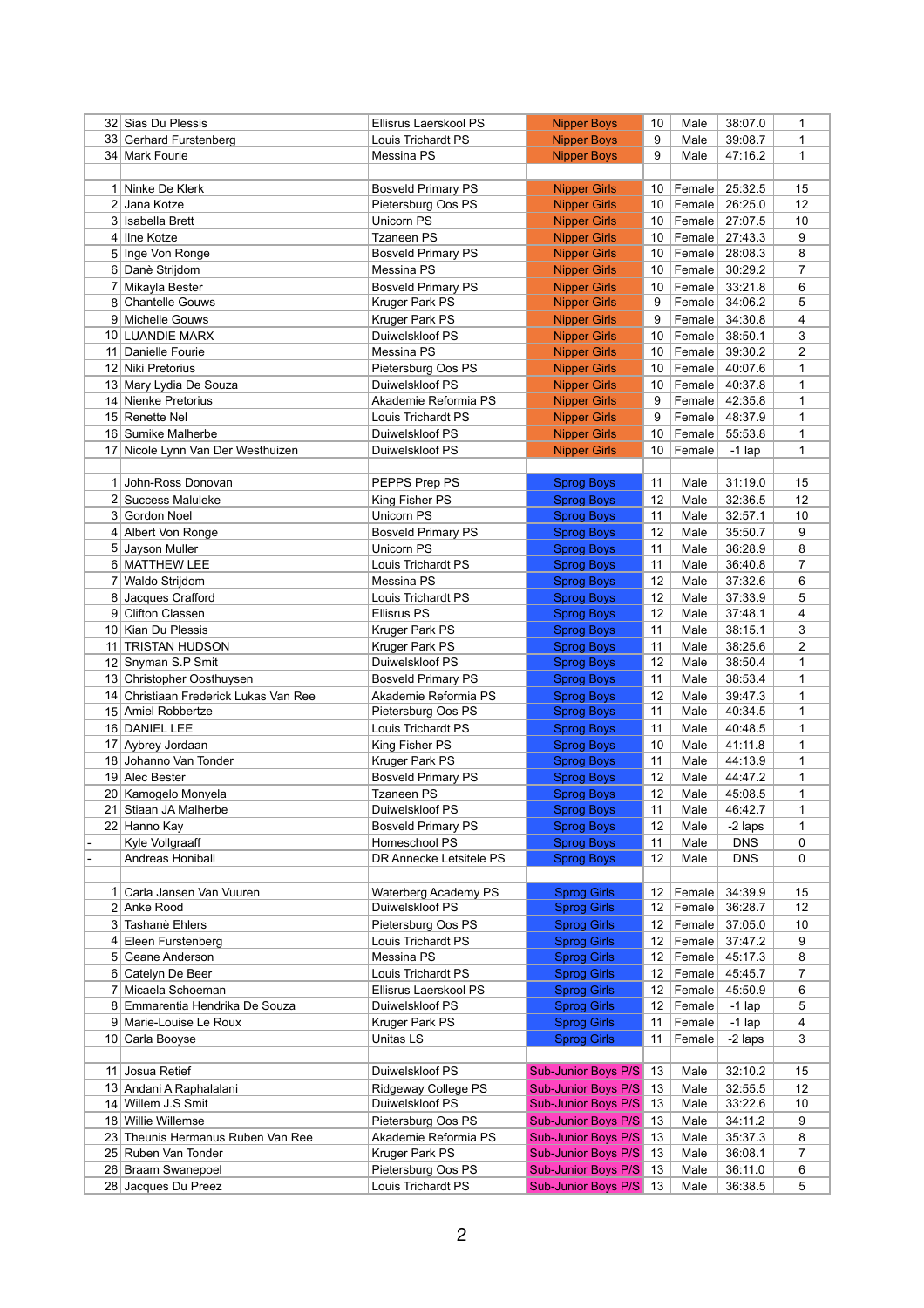|    | 30 Ruben Marias                   | Pietersburg Oos PS                                | <b>Sub-Junior Boys P/S</b>                       | 13       | Male         | 38:18.6            | 4              |
|----|-----------------------------------|---------------------------------------------------|--------------------------------------------------|----------|--------------|--------------------|----------------|
|    | 35 MICHAEL VAN HEERDEN            | Akademie Reformia PS                              | <b>Sub-Junior Boys P/S</b>                       | 13       | Male         | 39:46.2            | 3              |
| 37 | Jaco Le Roux                      | <b>Kruger Park PS</b>                             | <b>Sub-Junior Boys P/S</b>                       | 13       | Male         | 41:28.4            | 2              |
| 40 | Emmanuel Matlala                  | Ellisrus Laerskool PS                             | <b>Sub-Junior Boys P/S</b>                       | 13       | Male         | 42:52.7            | 1              |
|    | 42 Xander Loubser                 | Ellisrus Laerskool PS                             | <b>Sub-Junior Boys P/S</b>                       | 13       | Male         | 43:01.1            | 1              |
|    | 43 Divan Malan                    | Ellisrus Laerskool PS                             | <b>Sub-Junior Boys P/S</b>                       | 13       | Male         | 44:04.8            | 1              |
|    | 45 Erhard Geyser                  | <b>Bosveld Primary PS</b>                         | <b>Sub-Junior Boys P/S</b>                       | 13       | Male         | 49:46.5            | 1              |
|    | 46 Duncan James                   | Duiwelskloof PS                                   | <b>Sub-Junior Boys P/S</b>                       | 13       | Male         | 52:50.5            | 1              |
|    | 49 Keegan Mocke                   | Louis Trichardt PS                                | <b>Sub-Junior Boys P/S</b>                       | 13       | Male         | $-1$ lap           | 1              |
| 51 | Nathan Van Heerden                | Kruger Park PS                                    | <b>Sub-Junior Boys P/S</b>                       | 13       | Male         | $-1$ lap           | 1              |
|    |                                   |                                                   |                                                  |          |              |                    |                |
|    | Ruan Jansen Van Vuuren            | <b>Hatfield Christian School HS</b>               | <b>Sub-Junior Boys H/S</b>                       | 14       | Male         | 28:48.1            | 15             |
|    | 2 Reinhard Jansen Van Vuuren      | PHS Pietersburg HS                                | Sub-Junior Boys H/S                              | 14       | Male         | 28:57.4            | 12             |
|    | 3 Wessel Furstenberg              | PHS Pietersburg HS                                | Sub-Junior Boys H/S                              | 14       | Male         | 30:05.9            | 10             |
| 4  | Daniel Van Coller                 | Homeschool HS                                     | Sub-Junior Boys H/S                              | 14       | Male         | 30:52.8            | 0              |
|    | 5 Jaco-Hein Botes                 | <b>Ellisrus HS</b>                                | Sub-Junior Boys H/S                              | 14       | Male         | 30:54.9            | 9              |
|    | 6 Tyrone Anders                   | PHS Pietersburg HS                                | Sub-Junior Boys H/S                              | 14       | Male         | 31:02.6            | 8              |
|    | Steenkamp Drotskie                | PHS Pietersburg HS                                | Sub-Junior Boys H/S                              | 14       | Male         | 31:05.8            | 7              |
|    | 8 HERMAN VELDMAN                  | Louis Trichardt HS                                | <b>Sub-Junior Boys H/S</b>                       | 14       | Male         | 31:07.3            | 6              |
| 9  | Jarred Watridge                   | PHS Pietersburg HS                                | Sub-Junior Boys H/S                              | 14       | Male         | 31:36.5            | 5              |
|    | 10 Angus Loughor-Clarke           | <b>Stanford Lake College HS</b>                   | Sub-Junior Boys H/S                              | 14       | Male         | 32:04.8            | 4              |
|    | 12 Mike Scriven                   | Stanford Lake College HS                          | Sub-Junior Boys H/S                              | 14       | Male         | 32:52.6            | 3              |
|    | 15 Robbie De Klerk                | <b>Ellisrus HS</b>                                | Sub-Junior Boys H/S                              | 14       | Male         | 33:42.8            | $\overline{2}$ |
|    | 16 Peet Botha                     | <b>Ellisrus HS</b>                                | Sub-Junior Boys H/S                              | 13       | Male         | 33:46.9            | 1              |
| 17 | Charlden Nel                      | PHS Pietersburg HS                                | Sub-Junior Boys H/S                              | 14       | Male         | 34:07.3            | 1              |
|    | 19 Jugens Spaumer                 | Merensky HS                                       | Sub-Junior Boys H/S                              | 14       | Male         | 34:15.4            | 1              |
|    | 20 Stephan Jansen Van Rensburg    | Merensky HS                                       | <b>Sub-Junior Boys H/S</b>                       | 14       | Male         | 34:23.5            | 1              |
| 21 | Farai Munyenyiwa                  | Stanford Lake College HS                          | Sub-Junior Boys H/S                              | 14       | Male         | 34:44.4            | 1              |
| 22 | <b>JOSHUA SWART</b>               | Louis Trichardt HS                                | <b>Sub-Junior Boys H/S</b>                       | 14       | Male         | 34:48.1            | 1              |
|    | 24 Bonno Kotze                    | Stanford Lake College HS                          | <b>Sub-Junior Boys H/S</b>                       | 14       | Male         | 35:57.7            | 1              |
| 27 | Stefan Hacker                     | Stanford Lake College HS                          | <b>Sub-Junior Boys H/S</b>                       | 14       | Male         | 36:34.9            | 1              |
|    | 29 Peter Pratt                    | Stanford Lake College HS                          | Sub-Junior Boys H/S 14                           |          | Male         | 38:16.8            | 1              |
|    | 31 WULF SCHWERDTFEGER             | Louis Trichardt HS                                |                                                  |          |              |                    |                |
|    | 32 Marthinus Viviers              | Tom Naude HS                                      | Sub-Junior Boys H/S 14<br>Sub-Junior Boys H/S 14 |          | Male         | 38:19.6<br>38:26.3 | 1<br>1         |
|    |                                   |                                                   |                                                  |          | Male         |                    |                |
|    | 33 Jandre Stanz                   | <b>Ellisrus HS</b>                                | Sub-Junior Boys H/S 14                           |          | Male         | 38:28.5            | 1              |
|    | 34   Krause Botha                 | PHS Pietersburg HS                                | Sub-Junior Boys H/S                              | 14       | Male         | 38:47.7<br>41:12.9 | 1              |
|    | 36   Kyle Allison                 | Stanford Lake College HS                          | Sub-Junior Boys H/S                              | 14       | Male         |                    | 1              |
|    | 38 Ethan Hitchins                 | Stanford Lake College HS                          | Sub-Junior Boys H/S                              | 14       | Male         | 41:32.2            | 1              |
|    | 39 Rubin Barnard                  | <b>Ellisrus HS</b><br><b>Ellisrus HS</b>          | Sub-Junior Boys H/S                              | 14       | Male         | 41:38.3<br>42:57.2 | 1              |
|    | 41 RIGHARD KOEN                   |                                                   | Sub-Junior Boys H/S                              | 14       | Male         |                    | 1              |
|    | 44 Stephanus Johannes Van Heerden | Piet Potgieter HS                                 | Sub-Junior Boys H/S                              | -14      | Male         | 44:55.4            | 1              |
|    | 47 Gaopo Mokobane                 | Ellisrus Laerskool PS                             | Sub-Junior Boys P/S                              | 14<br>14 | Male<br>Male | 1:12:58.4          | 1<br>1         |
|    | 48 Salmo Joshua Helberg           | Merensky HS                                       | Sub-Junior Boys H/S                              |          |              | 1:14:02.6          |                |
|    | 50 Thato Treasuer                 | Ellisras HS                                       | Sub-Junior Boys H/S                              | 14       | Male         | $-1$ lap           | 1              |
|    | 52 Kyle Haasbroek                 | <b>Ellisrus HS</b>                                | Sub-Junior Boys H/S                              | 14       | Male         | $-1$ lap           | 1              |
|    | Herman Brummelkamp                | Piet Potgieter HS                                 | Sub-Junior Boys H/S                              | 14       | Male         | <b>DNS</b>         | 0              |
|    | Graeme Stander                    | <b>Ellisrus HS</b>                                | Sub-Junior Boys H/S                              | 14       | Male         | <b>DNS</b>         | 0              |
|    |                                   |                                                   |                                                  |          |              |                    |                |
|    | 3 Lianke Fourie                   | Unicorn PS                                        | <b>Sub-Junior Girls P/S</b>                      | 13       | Female       | 35:35.8            | 15             |
|    | 9 Yvonne Botha                    | Unicorn PS                                        | <b>Sub-Junior Girls P/S</b>                      | 13       | Female       | 41:02.4            | 12             |
|    | 11 Jessica Taylor                 | Louis Trichardt PS                                | <b>Sub-Junior Girls P/S</b>                      | 13       |              | Female 42:21.3     | 10             |
|    | 14 SIMONE STEENEKAMP              | Ellisrus Laerskool PS                             | <b>Sub-Junior Girls P/S</b>                      | 13       | Female       | 46:47.0            | 9              |
|    | 16 Elri Vorsterv                  | Messina PS                                        | <b>Sub-Junior Girls P/S</b>                      | 13       |              | Female 51:24.4     | 8              |
|    | 17 Simoné De Villiers             | Pietersburg PLS PS                                | <b>Sub-Junior Girls P/S</b>                      | 13       | Female       | 51:32.3            | 7              |
|    | 18 STEFANIE VENTER                | Louis Trichardt PS                                | <b>Sub-Junior Girls P/S</b>                      | 13       | Female       | 51:37.8            | 6              |
|    | 21 Nicole Kay                     | <b>Bosveld Primary PS</b>                         | <b>Sub-Junior Girls P/S</b>                      | 13       | Female       | $-1$ lap           | 5              |
|    | 23 Annemie Nel                    | Unitas LS                                         | <b>Sub-Junior Girls P/S</b>                      | 13       | Female       | $-1$ lap           | 4              |
|    | 24 Sumarie Booyse                 | Unitas LS                                         | <b>Sub-Junior Girls P/S</b>                      | 13       | Female       | $-1$ lap           | 3              |
|    | Mieke Veldman                     | Louis Trichardt PS                                | <b>Sub-Junior Girls P/S</b>                      | 13       | Female       | <b>DNF</b>         | 0              |
|    |                                   |                                                   |                                                  |          |              |                    |                |
|    | 1 Lilian Baber                    | Hatfield Christian School HS Sub-Junior Girls H/S |                                                  | 13       | Female       | 31:42.2            | 15             |
|    | 2 Janke Joubert                   | Merensky HS                                       | <b>Sub-Junior Girls H/S</b>                      | 14       | Female       | 34:56.9            | 12             |
|    | 4 Isabella Drewett                | <b>Stanford Lake College HS</b>                   | <b>Sub-Junior Girls H/S</b>                      | 14       | Female       | 37:08.2            | 10             |
|    | 5 DANELLE VENTER                  | Louis Trichardt HS                                | <b>Sub-Junior Girls H/S</b>                      | 14       |              | Female 37:12.8     | 9              |
|    | 6 Aicha Mengouchi                 | PHS Pietersburg HS                                | <b>Sub-Junior Girls H/S</b>                      | 14       |              | Female 38:10.3     | 8              |
|    | 7 MICHELLE STEYN                  | Louis Trichardt HS                                | Sub-Junior Girls H/S 14   Female   39:50.5       |          |              |                    | $\overline{7}$ |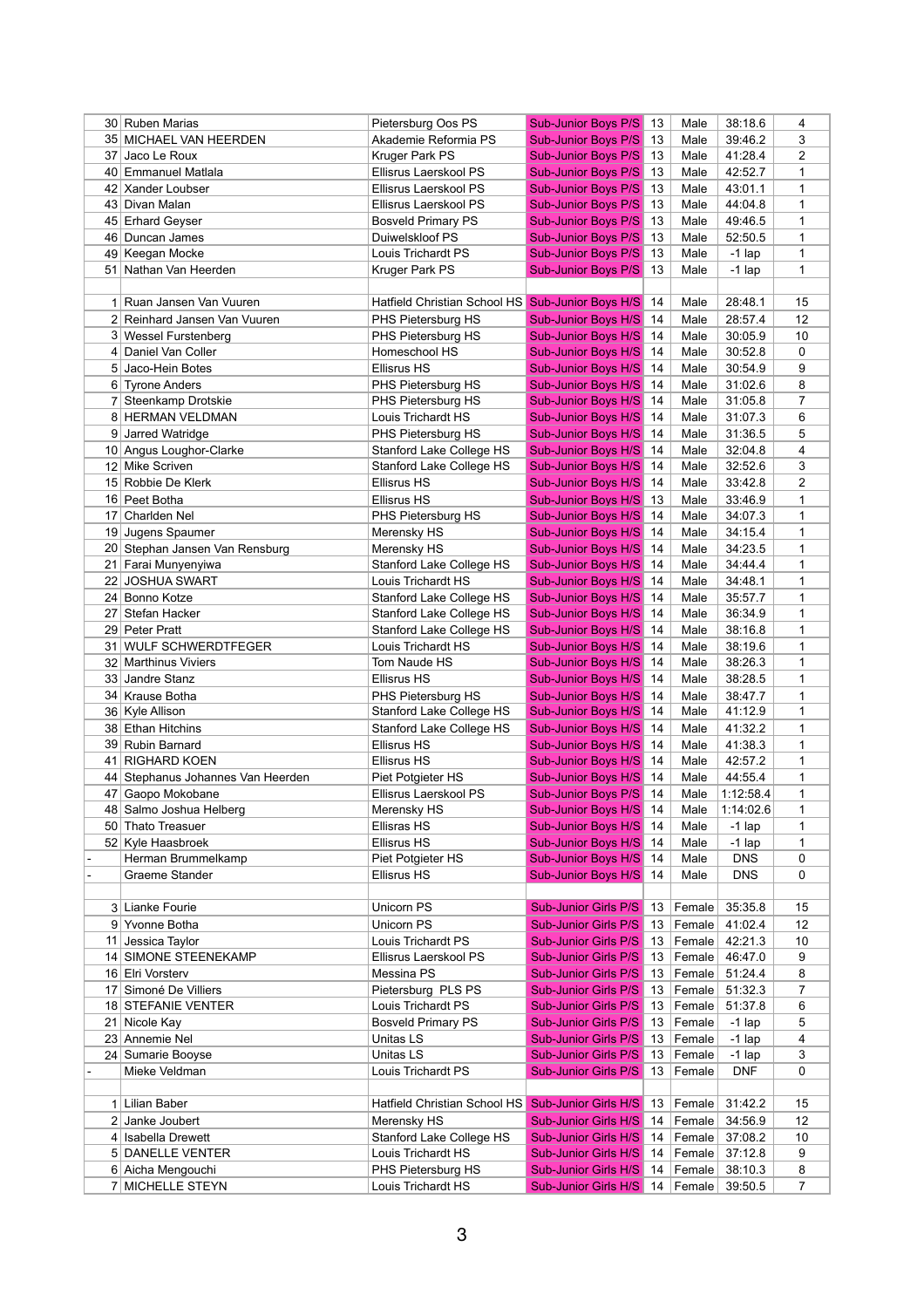|    | 8 Heidi Katzke                         | Stanford Lake College HS                | <b>Sub-Junior Girls H/S</b>            | 14       | Female       | 40:59.4            | 6              |
|----|----------------------------------------|-----------------------------------------|----------------------------------------|----------|--------------|--------------------|----------------|
|    | 10 Rachel-Rose Thompson                | <b>Stanford Lake College HS</b>         | <b>Sub-Junior Girls H/S</b>            | 14       | Female       | 41:21.5            | 5              |
|    | 12 Michaela Gosling                    | Stanford Lake College HS                | <b>Sub-Junior Girls H/S</b>            | 14       | Female       | 45:06.6            | 4              |
|    | 13 Angelique Cloete                    | Homeschool HS                           | <b>Sub-Junior Girls H/S</b>            | 14       | Female       | 46:13.4            | 0              |
|    | 15 CARLA ENSLIN                        | Louis Trichardt HS                      | <b>Sub-Junior Girls H/S</b>            | 14       | Female       | 47:37.7            | 3              |
|    | 19 Letitia Engelbrecht                 | <b>Ellisras HS</b>                      | <b>Sub-Junior Girls H/S</b>            | 14       |              | Female   1:00:59.9 | 2              |
|    | 20 Sara Kutuilo                        | <b>Tielelo HS</b>                       | <b>Sub-Junior Girls H/S</b>            | 14       |              | Female 1:22:47.7   | 1              |
|    | 22 Paulina Mantshiwa                   | Mabala MSTS HS                          | <b>Sub-Junior Girls H/S</b>            | 14       | Female       | $-1$ lap           | 1              |
|    | <b>LEANI NAGEL</b>                     | Louis Trichardt HS                      | <b>Sub-Junior Girls H/S</b>            | 14       | Female       | <b>DNS</b>         | $\mathbf 0$    |
|    |                                        |                                         |                                        |          |              |                    |                |
|    | Herman Fourie                          | Stanford Lake College HS                | <b>Youth Boys</b>                      | 15       | Male         | 44:18.1            | 35             |
|    | 2 Joshua Baber                         | <b>Hatfield Christian School HS</b>     | <b>Youth Boys</b>                      | 15       | Male         | 44:18.9            | 32             |
|    | 3 Gunther Katzke                       | Merensky HS                             | <b>Youth Boys</b>                      | 15       | Male         | 44:22.7            | 30             |
|    | 4 Livingstone Banda                    | Waterberg Academy HS                    | <b>Youth Boys</b>                      | 15       | Male         | 45:07.9            | 28             |
|    | 5 ROHAN CRONJE                         | Louis Trichardt HS                      | <b>Youth Boys</b>                      | 16       | Male         | 45:09.4            | 26             |
|    | 6 Jarryd Gosling                       | <b>Stanford Lake College HS</b>         | <b>Youth Boys</b>                      | 15       | Male         | 45:14.7            | 24             |
|    | 7 DE WET DU TOIT                       | Louis Trichardt HS                      | <b>Youth Boys</b>                      | 16       | Male         | 45:49.6            | 22             |
|    | 8 Jacques Van Bommel                   | Piet Potgieter HS                       | <b>Youth Boys</b>                      | 15       | Male         | 45:58.5            | 20             |
|    | 9 CALVIN LEE                           | Louis Trichardt HS                      | <b>Youth Boys</b>                      | 16       | Male         | 46:03.0            | 18             |
|    | 10 Bevan Muller                        | Damelin College HS                      | <b>Youth Boys</b>                      | 16       | Male         | 46:48.5            | 17             |
| 11 | Janco Von Ronge                        | <b>Ellisrus HS</b>                      | <b>Youth Boys</b>                      | 15       | Male         | 47:23.5            | 16             |
|    | 12 Nelius Grieshaber                   | <b>Ellisrus HS</b>                      | <b>Youth Boys</b>                      | 16       | Male         | 47:26.0            | 15             |
|    | 13 Rofhiwa Kutama                      | Ridgeway College HS                     | <b>Youth Boys</b>                      | 16       | Male         | 47:44.9            | 14             |
|    | 14 Aj Burger                           | Tom Naude HS                            | <b>Youth Boys</b>                      | 16       | Male         | 48:11.4            | 13             |
|    | 15 Björn Nel                           | PHS Pietersburg HS                      | <b>Youth Boys</b>                      | 15       | Male         | 48:12.2            | 12             |
|    | 16 Zacheus Molokela                    | <b>Tielelo HS</b>                       | <b>Youth Boys</b>                      | 16       | Male         | 49:08.5            | 11             |
|    | 17 BRANDON BRANDT                      | Louis Trichardt HS                      | <b>Youth Boys</b>                      | 16       | Male         | 50:32.8            | 10             |
|    | 18 Riley Filen                         | Stanford Lake College HS                | <b>Youth Boys</b>                      | 15       | Male         | 50:38.9            | 9              |
|    | 19 Matthew Taylor                      | Merensky HS                             | <b>Youth Boys</b>                      | 16       | Male         | 50:41.3            | 8              |
|    | 20 Reabetswe Kekana                    | Mabala MSTS HS                          | <b>Youth Boys</b>                      | 16       | Male         | 51:47.6            | $\overline{7}$ |
| 21 | Dewald Kampman                         | Merensky HS                             | <b>Youth Boys</b>                      | 15       | Male         | 52:23.6            | 6              |
|    | 22 Tiaan Malan                         | <b>Ellisrus HS</b>                      | <b>Youth Boys</b>                      | 16       | Male         | 53:41.2            | 5              |
|    | 23 EUGENE TLOU                         | Louis Trichardt HS                      | <b>Youth Boys</b>                      | 15       | Male         | 54:09.2            | 4              |
|    | 24 Tenyeko Tim Magwai                  | <b>Tielelo HS</b>                       | <b>Youth Boys</b>                      | 16       | Male         | 54:16.8            | 3              |
|    | 25 BLESSING MAVHUNGU                   | Louis Trichardt HS                      | <b>Youth Boys</b>                      | 16       | Male         | 54:41.8            | 2              |
|    | 26 Bernardus De Villiers               | PHS Pietersburg HS                      | <b>Youth Boys</b>                      | 16       | Male         | 56:13.0            | 1              |
|    | 27 BRANDON KRUGER                      | Louis Trichardt HS                      | <b>Youth Boys</b>                      | 15       | Male         | 56:16.3<br>56:24.5 | 1              |
|    | 28 JORDAN MOCKE                        | Louis Trichardt HS<br><b>Tielelo HS</b> | <b>Youth Boys</b>                      | 15       | Male         |                    | 1              |
|    | 29 Ronny Mpherwane<br>30 Henri Benadie | Merensky HS                             | <b>Youth Boys</b><br><b>Youth Boys</b> | 16<br>15 | Male<br>Male | 58:45.5<br>58:58.5 | 1<br>1         |
|    | 31 Enzo Mynhardt                       | <b>Ellisras HS</b>                      | <b>Youth Boys</b>                      | 16       | Male         | 58:59.2            | 1              |
|    | 32 Franco Troskie                      | Ellisras HS                             | <b>Youth Boys</b>                      | 16       | Male         | 1:03:45.7          | 1              |
|    | 33 Jacques Oberholzer                  | <b>Ellisrus HS</b>                      | <b>Youth Boys</b>                      | 15       | Male         | 1:05:53.9          | 1              |
|    | 34 DAUGLAS PIOREK                      | Louis Trichardt HS                      | <b>Youth Boys</b>                      | 15       | Male         | 1:06:29.3          | 1              |
|    | 35 Schalk Jansen Van Rensburg          | Tom Naude HS                            | <b>Youth Boys</b>                      | 15       | Male         | 1:08:17.2          | 1              |
|    | 36 Trevor De Beer                      | Merensky HS                             | <b>Youth Boys</b>                      | 15       | Male         | 1:10:06.2          | 1              |
|    | 37 Aidan Mckenzie                      | Stanford Lake College HS                | <b>Youth Boys</b>                      | 15       | Male         | $-1$ lap           | 1              |
|    | 38 Taelo Boya                          | <b>Tielelo HS</b>                       | <b>Youth Boys</b>                      | 16       | Male         | $-1$ lap           | 1              |
|    | 39 Tshepang Solomon Makgae             | Tielelo HS                              | <b>Youth Boys</b>                      | 16       | Male         | $-1$ lap           | 1              |
|    | 40 Duncan Promits                      | <b>Ellisrus HS</b>                      | <b>Youth Boys</b>                      | 15       | Male         | $-1$ lap           | 1              |
| 41 | Mohau Matlou                           | <b>Tielelo HS</b>                       | <b>Youth Boys</b>                      | 15       | Male         | $-1$ lap           | 1              |
|    | 42 Humphrey Matlwa                     | Mabala MSTS HS                          | <b>Youth Boys</b>                      | 16       | Male         | $-1$ lap           | 1              |
|    | 43 Peter Matlogele                     | <b>Tielelo HS</b>                       | <b>Youth Boys</b>                      | 15       | Male         | $-1$ lap           | 1              |
|    | 45 Johan Pretorius                     | <b>Ellisrus HS</b>                      | <b>Youth Boys</b>                      | 16       | Male         | -2 laps            | 1              |
|    | 46 Jevan Human                         | <b>Ellisrus HS</b>                      | <b>Youth Boys</b>                      | 16       | Male         | -2 laps            | 1              |
| 47 | <b>Willie Basch</b>                    | <b>Ellisras HS</b>                      | <b>Youth Boys</b>                      | 15       | Male         | -2 laps            | 1              |
| 48 | Lethabo Mawila                         | <b>Ellisrus HS</b>                      | <b>Youth Boys</b>                      | 16       | Male         | -2 laps            | 1              |
|    | 49 Elmar Shultz                        | Ellisras                                | <b>Youth Boys</b>                      | 16       | Male         | -2 laps            | 1              |
|    | 50 Safdar Wiliams                      | <b>Ellisrus HS</b>                      | <b>Youth Boys</b>                      | 16       | Male         | -2 laps            | 1              |
|    | 51 GJ Roets                            | Ellisrus HS                             | <b>Youth Boys</b>                      | 16       | Male         | -2 laps            | 1              |
|    | Estiaan Higgo                          | <b>Ellisras HS</b>                      | <b>Youth Boys</b>                      | 15       | Male         | <b>DNF</b>         | 0              |
|    | Zein Vermeulen                         | <b>Ellisrus HS</b>                      | <b>Youth Boys</b>                      | 15       | Male         | <b>DNF</b>         | 0              |
|    | <b>Ethan Erasmus</b>                   | PHS Pietersburg HS                      | <b>Youth Boys</b>                      | 15       | Male         | <b>DNS</b>         | 0              |
|    | XANDER VAN DE VYVER                    | Louis Trichardt HS                      | <b>Youth Boys</b>                      | 15       | Male         | <b>DNS</b>         | 0              |
|    | Jason Nailama                          | <b>Ellisrus HS</b>                      | <b>Youth Boys</b>                      | 15       | Male         | <b>DNS</b>         | 0              |
|    |                                        |                                         |                                        |          |              |                    |                |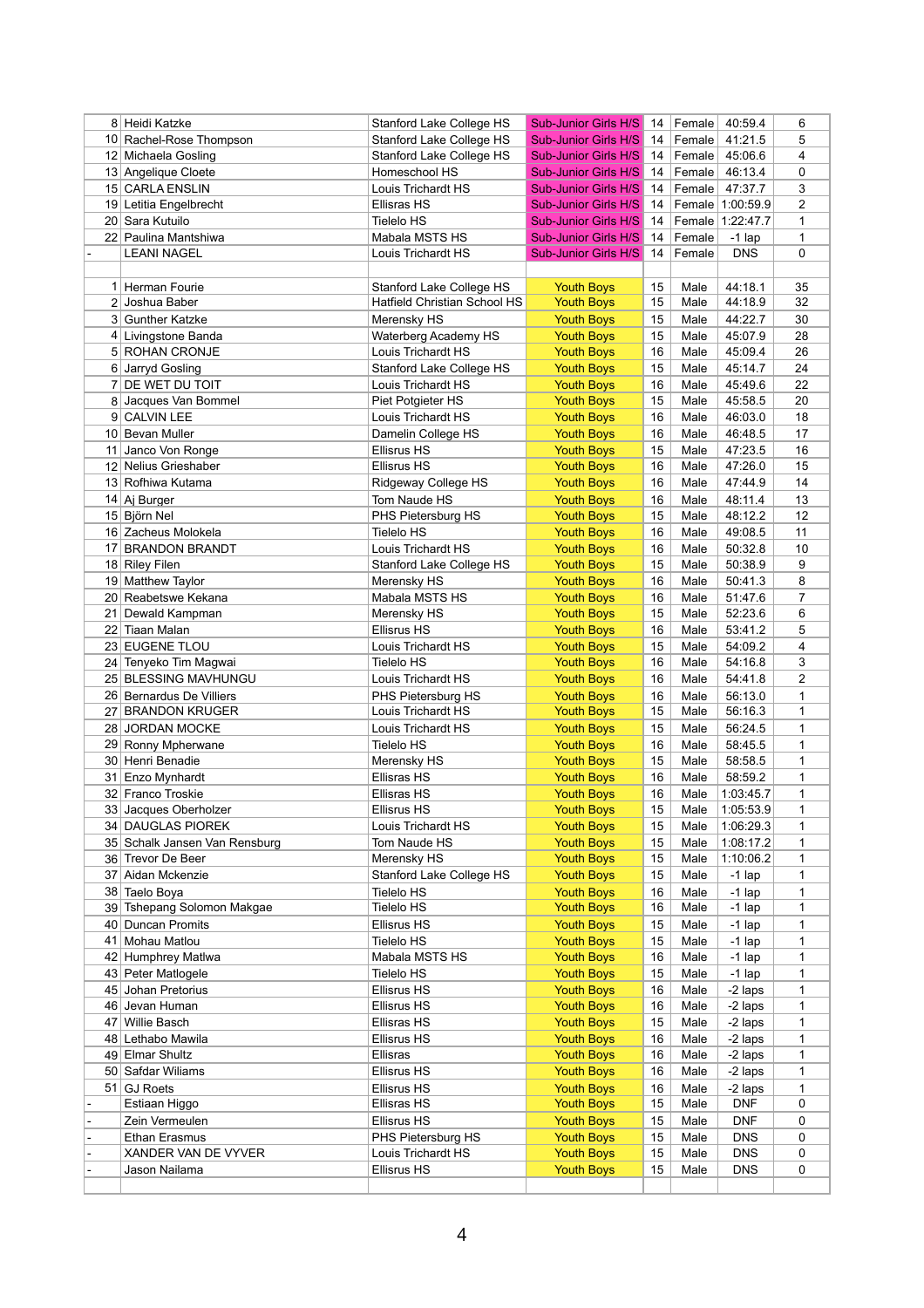|                 | Jani Jordaan                                         | King Fisher HS                           | <b>Youth Girls</b>                       | 15       | Female           | 48:46.5                | 15             |
|-----------------|------------------------------------------------------|------------------------------------------|------------------------------------------|----------|------------------|------------------------|----------------|
|                 | 2 JENNAVIEVE TRUTER                                  | Louis Trichardt HS                       | <b>Youth Girls</b>                       | 16       | Female           | 49:02.7                | 12             |
|                 | 3 ELIZ-MARI PRETORIUS                                | Louis Trichardt HS                       | <b>Youth Girls</b>                       | 15       | Female           | 56:21.0                | 10             |
|                 | 4 Annalene Rood                                      | Merensky HS                              | <b>Youth Girls</b>                       | 15       | Female           | 58:56.8                | 9              |
|                 | 5 Jodi Spaumer                                       | Merensky HS                              | <b>Youth Girls</b>                       | 16       |                  | Female 1:00:29.7       | 8              |
|                 | 6 Dipuo Salome Molemisi                              | <b>Tielelo HS</b>                        | <b>Youth Girls</b>                       | 15       |                  | Female 1:01:17.2       | $\overline{7}$ |
|                 | 7 Karisma Landman                                    | PHS Pietersburg HS                       | <b>Youth Girls</b>                       | 16       |                  | Female 1:02:39.4       | 6              |
|                 | 8 Lebogani Precious Moatshe                          | <b>Tielelo HS</b>                        | <b>Youth Girls</b>                       | 16       |                  | Female 1:09:19.1       | 5              |
|                 | 9 Anika De Klerk                                     | <b>Ellisrus HS</b>                       | <b>Youth Girls</b>                       | 16       |                  | Female 1:14:11.7       | 4              |
|                 | 10 DOMINIQUE NEL                                     | Louis Trichardt HS                       | <b>Youth Girls</b>                       | 16       | Female           | $-1$ lap               | 3              |
| 11              | Amilia Goosen                                        | PHS Pietersburg HS                       | <b>Youth Girls</b>                       | 15       | Female           | $-1$ lap               | $\overline{2}$ |
| 12 <sub>1</sub> | <b>DEMBE RAMUHUYU</b>                                | Louis Trichardt HS                       | <b>Youth Girls</b>                       | 16       | Female           | $-1$ lap               | 1              |
|                 | 13 Lesedi Matsoma                                    | Mabala MSTS HS                           | <b>Youth Girls</b>                       | 16       | Female           | $-1$ lap               | 1              |
|                 | 14 Refilwe Emely Molemoge                            | <b>Tielelo HS</b>                        | <b>Youth Girls</b>                       | 16       | Female           | $-1$ lap               | 1              |
|                 | 15 Rina Manyeko                                      | Mabala MSTS HS                           | <b>Youth Girls</b>                       | 15       | Female           | $-1$ lap               | 1              |
|                 | 16 Julia Prins                                       | PHS Pietersburg HS                       | <b>Youth Girls</b>                       | 15       | Female           | $-1$ lap               | 1              |
| 17 <sup>1</sup> | Sarah Lokologang Makgamatha                          | <b>Tielelo HS</b>                        | <b>Youth Girls</b>                       | 16       | Female           | $-1$ lap               | 1              |
|                 | 18 Clarissa Booysen                                  | <b>Ellisrus HS</b>                       | <b>Youth Girls</b>                       | 15       | Female           | -2 laps                | 1              |
|                 | 19 Giselle Terwin                                    | <b>Ellisrus HS</b>                       | <b>Youth Girls</b>                       | 16       | Female           | -2 laps                | 1              |
|                 | 20 Rolinda Van Emmenis                               | <b>Ellisrus HS</b>                       | <b>Youth Girls</b>                       | 15       | Female           | -2 laps                | 1              |
| 21              | Eloisa Barkhuizen                                    | <b>Ellisrus HS</b>                       | <b>Youth Girls</b>                       | 15       | Female           | -2 laps                | 1              |
| 22              | Dominique (EHS) Nel                                  | <b>Ellisrus HS</b>                       | <b>Youth Girls</b>                       | 15       | Female           | -2 laps                | 1              |
|                 | 23 Desire Vermaak<br>24 Johanette Van Der Westhuizen | <b>Ellisrus HS</b><br><b>Ellisrus HS</b> | <b>Youth Girls</b><br><b>Youth Girls</b> | 15<br>15 | Female<br>Female | -2 laps<br>-2 laps     | 1<br>1         |
| 25              | Desia Monene                                         | <b>Tielelo HS</b>                        | <b>Youth Girls</b>                       | 16       | Female           | -2 laps                | 1              |
|                 | 26 Bianca Nel                                        | <b>Ellisrus HS</b>                       | <b>Youth Girls</b>                       | 16       | Female           | -2 laps                | 1              |
|                 | Diana Van Niekerk                                    | PHS Pietersburg HS                       | <b>Youth Girls</b>                       | 16       | Female           | <b>DNS</b>             | 0              |
|                 | Riana Visser                                         | <b>Ellisrus HS</b>                       | <b>Youth Girls</b>                       | 15       | Female           | <b>DNS</b>             | 0              |
|                 | Lefa Serumula                                        | Mabala MSTS HS                           | <b>Youth Girls</b>                       | 16       | Female           | <b>DNS</b>             | 0              |
|                 |                                                      |                                          |                                          |          |                  |                        |                |
| 1 <sup>1</sup>  | <b>RICHARD LAMBERT</b>                               | Louis Trichardt HS                       | <b>Junior Boys</b>                       | 18       | Male             | 42:48.8                | 15             |
|                 | 2 Benjamin Baber                                     | <b>Hatfield Christian School HS</b>      | <b>Junior Boys</b>                       | 17       | Male             | 42:50.1                | 12             |
|                 | 3 Sheldon Muller                                     | Merensky HS                              | <b>Junior Boys</b>                       | 18       | Male             | 44:18.9                | 10             |
|                 | 4 Armand Cronje                                      | Merensky HS                              | <b>Junior Boys</b>                       | 17       | Male             | 45:02.2                | 9              |
|                 | 5 Casper Venter                                      | Stanford Lake College HS                 | <b>Junior Boys</b>                       | 17       | Male             | 45:57.8                | 8              |
|                 | 6 DITAU MANDOBE                                      | Louis Trichardt HS                       | <b>Junior Boys</b>                       | 18       | Male             | 46:42.4                | 7              |
|                 | Menno Glas                                           | <b>Ellisrus HS</b>                       | <b>Junior Boys</b>                       | 17       | Male             | 46:46.6                | 6              |
|                 | 8 Franko Marais                                      | PHS Pietersburg HS                       | <b>Junior Boys</b>                       | 17       | Male             | 47:26.0                | 5              |
|                 | 9 Alexander Winston Higgo                            | <b>Ellisrus HS</b>                       | <b>Junior Boys</b>                       | 17       | Male             | 47:44.9                | 4              |
|                 | 10 TURNER DE SWARDT                                  | Louis Trichardt HS                       | <b>Junior Boys</b>                       | 18       | Male             | 48:08.0                | 3              |
|                 | 11 Jan Brasekgwari Mfati                             | Tielelo HS                               | <b>Junior Boys</b>                       | 17       | Male             | 48:57.3                | 2              |
|                 | 12 JEAN ROAN LE ROUX                                 | Louis Trichardt HS                       | <b>Junior Boys</b>                       | 17       | Male             | 49:47.7                | 1              |
|                 | 13 France Kabelo Motshegoa                           | <b>Tielelo HS</b>                        | <b>Junior Boys</b>                       | 17       | Male             | 50:59.0                | 1              |
|                 | 14 Brian Legodi                                      | <b>Ellisrus HS</b>                       | <b>Junior Boys</b>                       | 18       | Male             | 51:46.3                | 1              |
|                 | 15 DEVAN LE ROUX                                     | Louis Trichardt HS                       | <b>Junior Boys</b>                       | 17       | Male             | 52:10.4                | 1              |
|                 | 16 Kyle Jansen Van Rensburg                          | Merensky HS                              | <b>Junior Boys</b>                       | 18       | Male             | 53:04.8                | 1              |
|                 | 17 HENCO BROWN                                       | Louis Trichardt HS                       | <b>Junior Boys</b>                       | 17       | Male             | 54:43.4                | 1              |
|                 | 18 Paseka Mosehla                                    | <b>Tielelo HS</b>                        | <b>Junior Boys</b>                       | 17<br>17 | Male             | 58:15.0                | 1              |
|                 | 19 REGHARDT STEYN                                    | Louis Trichardt HS                       | <b>Junior Boys</b>                       |          | Male             | 59:04.4                | 1              |
| 21              | 20 BERNARDT FUTCHER                                  | Louis Trichardt HS                       | <b>Junior Boys</b>                       | 17       | Male             | 59:06.7                | 1              |
|                 | <b>Blessing Obakeng</b><br>22 Michael De Beer        | <b>Ellisrus HS</b><br>Tom Naude HS       | <b>Junior Boys</b><br><b>Junior Boys</b> | 18<br>17 | Male<br>Male     | 1:00:50.2<br>1:00:53.1 | 1<br>1         |
|                 | 23 Goodenough Mosima                                 | <b>Tielelo HS</b>                        | <b>Junior Boys</b>                       | 17       | Male             | 1:01:17.9              | 1              |
| 24              | <b>Christian Young</b>                               | <b>Ellisrus HS</b>                       | <b>Junior Boys</b>                       | 17       | Male             | 1:01:49.1              | 1              |
|                 | 25 Frikkie Brand                                     | <b>Ellisrus HS</b>                       | <b>Junior Boys</b>                       | 18       | Male             | 1:01:58.9              | 1              |
|                 | 26 Jarred Grovers                                    | <b>Ellisrus HS</b>                       | <b>Junior Boys</b>                       | 17       | Male             | 1:01:59.5              | 1              |
| 27 <sub>1</sub> | Mekwa Machowa                                        | Mabala MSTS HS                           | <b>Junior Boys</b>                       | 17       | Male             | 1:02:33.0              | 1              |
|                 | 28 Juan Botha                                        | Stanford Lake College HS                 | <b>Junior Boys</b>                       | 17       | Male             | $-1$ lap               | 1              |
|                 | 29 Kamagelo Moctosa                                  | <b>Tielelo HS</b>                        | <b>Junior Boys</b>                       | 17       | Male             | $-1$ lap               | 1              |
|                 | 30 Shanon Pinn                                       | Tom Naude HS                             | <b>Junior Boys</b>                       | 18       | Male             | $-1$ lap               | 1              |
| 31              | <b>Hannes Pretorius</b>                              | <b>Ellisras HS</b>                       | <b>Junior Boys</b>                       | 18       | Male             | $-1$ lap               | 1              |
|                 | 32 Erik Van Der Walt                                 | <b>Ellisrus HS</b>                       | <b>Junior Boys</b>                       | 18       | Male             | $-1$ lap               | 1              |
|                 | 33 Hennie Geyser                                     | <b>Ellisrus HS</b>                       | <b>Junior Boys</b>                       | 18       | Male             | -2 laps                | 1              |
|                 | 34 Nico Snyman                                       | <b>Ellisrus HS</b>                       | <b>Junior Boys</b>                       | 17       | Male             | -2 laps                | 1              |
|                 | 35 Arendt Eloff                                      | <b>Ellisrus HS</b>                       | <b>Junior Boys</b>                       | 18       | Male             | -2 laps                | 1              |
|                 | 36 Adam Modise                                       | <b>Ellisrus HS</b>                       | <b>Junior Boys</b>                       |          | $17$ Male        | -2 laps                | 1              |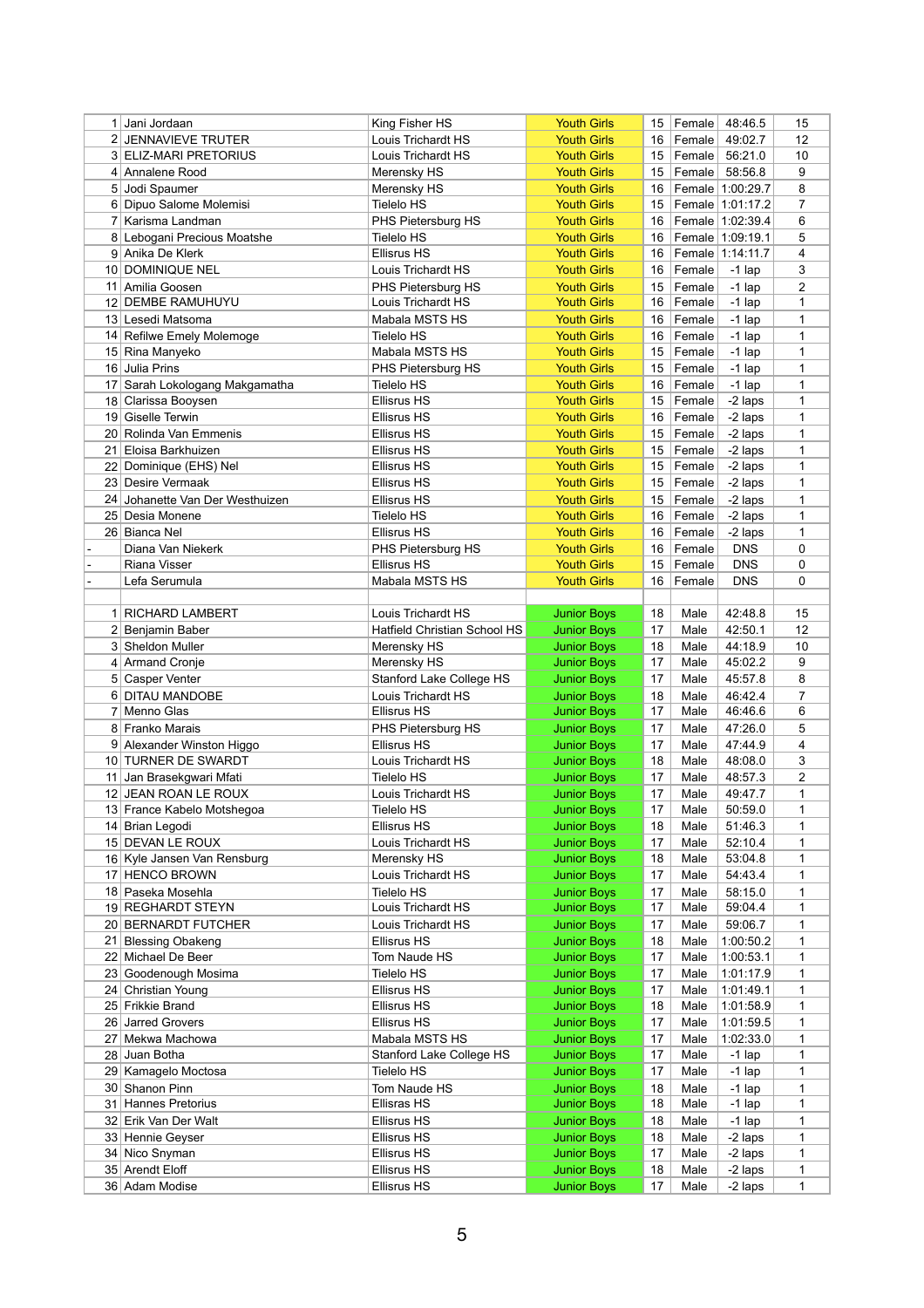| 37 <sup>2</sup> | Gabriel Makgae                   | <b>Ellisrus HS</b>              | <b>Junior Boys</b>  | 18 | Male   | -2 laps          | $\mathbf{1}$   |
|-----------------|----------------------------------|---------------------------------|---------------------|----|--------|------------------|----------------|
|                 | <b>Cameron Truesdale</b>         | <b>Stanford Lake College HS</b> | <b>Junior Boys</b>  | 17 | Male   | <b>DNF</b>       | 0              |
|                 | Xihlamariso Nigros Mawela        | <b>Tielelo HS</b>               | <b>Junior Boys</b>  | 17 | Male   | <b>DNF</b>       | 0              |
|                 | <b>Byron Nel</b>                 | Homeschool HS                   | <b>Junior Boys</b>  | 18 | Male   | <b>DNS</b>       | 0              |
|                 | Chris Van Der Walt               | PHS Pietersburg HS              | <b>Junior Boys</b>  | 17 | Male   | <b>DNS</b>       | 0              |
|                 | Jurgens Nel                      | PHS Pietersburg HS              | <b>Junior Boys</b>  | 17 | Male   | <b>DNS</b>       | $\mathbf{0}$   |
|                 | MULANGA MAMPHISWANA              | Louis Trichardt HS              | <b>Junior Boys</b>  | 17 | Male   | <b>DNS</b>       | 0              |
|                 | <b>CG Coert Grobbelaar</b>       | PHS Pietersburg HS              | <b>Junior Boys</b>  | 18 | Male   | <b>DNS</b>       | 0              |
|                 | Lethabo Sithole                  | Mabala MSTS HS                  | <b>Junior Boys</b>  | 18 | Male   | <b>DNS</b>       | 0              |
|                 | Michel Pelotona                  | Mabala MSTS HS                  | <b>Junior Boys</b>  | 18 | Male   | <b>DNS</b>       | 0              |
|                 | <b>Eldric Bekker</b>             | Hans Stryadom HS                | <b>Junior Boys</b>  | 17 | Male   | <b>DNS</b>       | 0              |
|                 | Gerrit Van Heerden               | <b>Ellisras HS</b>              | <b>Junior Boys</b>  | 18 | Male   | <b>DNS</b>       | $\mathbf{0}$   |
|                 | Jacobus Behrens                  | <b>Ellisrus HS</b>              | <b>Junior Boys</b>  | 18 | Male   | <b>DNS</b>       | 0              |
|                 |                                  |                                 |                     |    |        |                  |                |
|                 | 1 Anna Elisa Gutierrez Hernandez | <b>Stanford Lake College HS</b> | <b>Junior Girls</b> | 17 | Female | 47:50.7          | 15             |
|                 | 2 Christelle Coetzer             | Louis Trichardt HS              | <b>Junior Girls</b> | 17 | Female | 51:27.0          | 12             |
|                 | 3 Lara Dando                     | Stanford Lake College HS        | <b>Junior Girls</b> | 17 | Female | 51:29.4          | 10             |
|                 | 4 KARLA VAN ZYL                  | Louis Trichardt HS              | <b>Junior Girls</b> | 17 | Female | 56:10.0          | 9              |
|                 | 5 Sancha Van Niekerk             | Merensky HS                     | <b>Junior Girls</b> | 18 | Female | 1:00:26.2        | 8              |
|                 | 6 Nicole Van Bommel              | Piet Potgieter HS               | <b>Junior Girls</b> | 17 |        | Female 1:18:50.4 | $\overline{7}$ |
|                 | 7 Henja Glas                     | <b>Ellisrus HS</b>              | <b>Junior Girls</b> | 18 | Female | $-1$ lap         | 6              |
|                 | 8 Nicole Prins                   | PHS Pietersburg HS              | <b>Junior Girls</b> | 17 | Female | $-1$ lap         | 5              |
| 91              | Violet Mabula                    | Mabala MSTS HS                  | <b>Junior Girls</b> | 17 | Female | $-1$ lap         | 4              |
|                 | 10 Dimakatso Thulare             | <b>Ellisrus HS</b>              | <b>Junior Girls</b> | 17 | Female | -2 laps          | 3              |
| 11 <sup>1</sup> | Leandri Van Deventer             | <b>Ellisrus HS</b>              | <b>Junior Girls</b> | 18 | Female | -2 laps          | $\overline{2}$ |
| 12              | <b>Dionne Viviers</b>            | <b>Ellisrus HS</b>              | <b>Junior Girls</b> | 17 | Female | -2 laps          | 1              |
|                 | 13 Dominic Leola                 | <b>Ellisrus HS</b>              | <b>Junior Girls</b> | 17 | Female | -2 laps          | 1              |
|                 | 14 Anri Spammer                  | <b>Ellisrus HS</b>              | <b>Junior Girls</b> | 18 | Female | -2 laps          | 1              |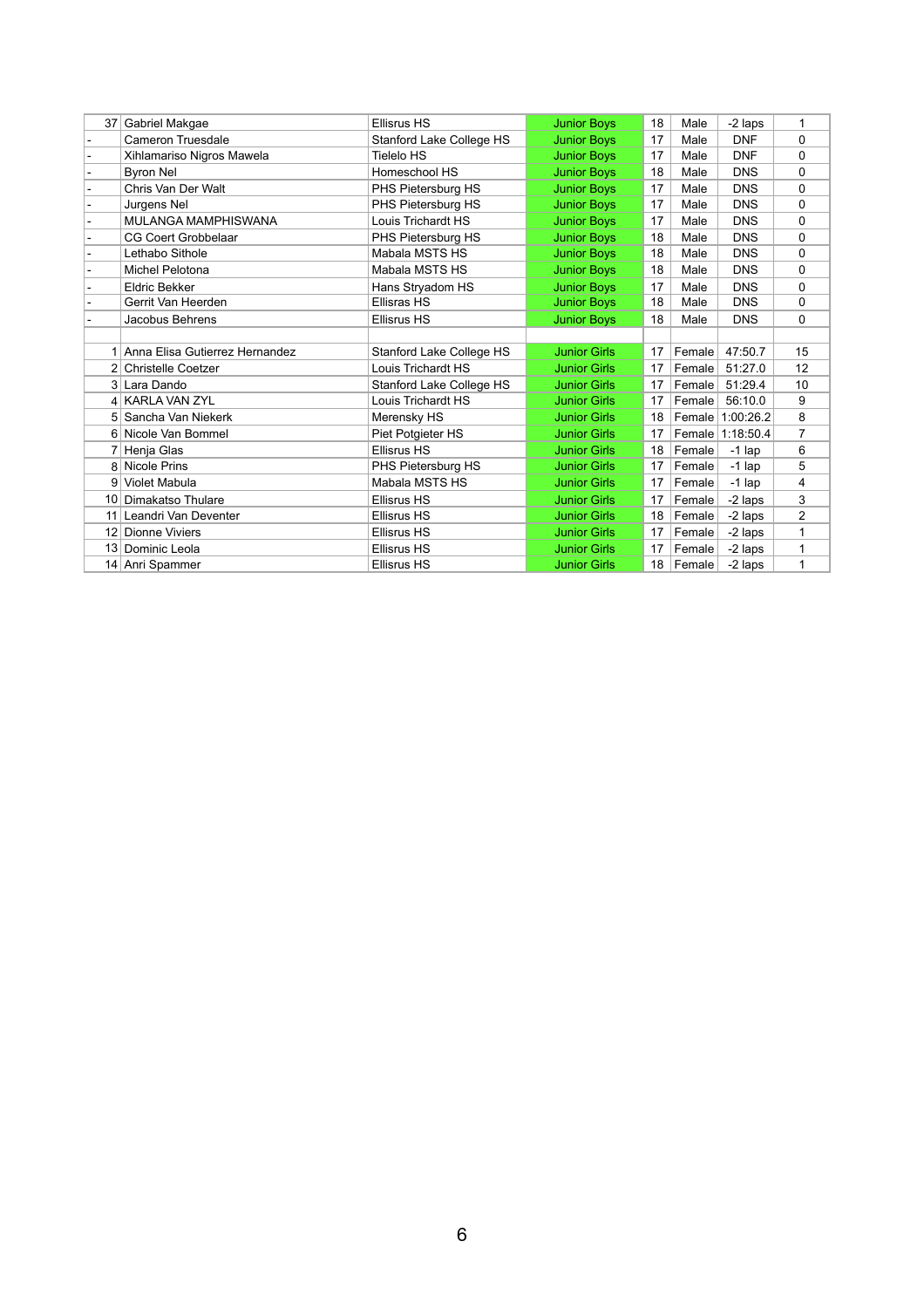|                 | Place  <br>Name                    | Team name                                | Category                                 |                | Age Gender     | Time                | Points      |
|-----------------|------------------------------------|------------------------------------------|------------------------------------------|----------------|----------------|---------------------|-------------|
|                 | 8 Ivan Labuschagne                 | Akademie Reformia PS                     | <b>Sub-Nipper Boys</b>                   | 8              | Male           | 34:55.7             | 5           |
| 11              | <b>Altus Willemse</b>              | Akademie Reformia PS                     | <b>Sub-Nipper Boys</b>                   | 7              | Male           | 37:47.7             | 2           |
| 14              | Nienke Pretorius                   | Akademie Reformia PS                     | <b>Nipper Girls</b>                      | 9              | Female         | 42:35.8             | 1           |
| 14              | Christiaan Frederick Lukas Van Ree | Akademie Reformia PS                     | <b>Sprog Boys</b>                        | 12             | Male           | 39:47.3             | 1           |
|                 | 15 Aleck Willemse                  | Akademie Reformia PS                     | <b>Sub-Nipper Boys</b>                   | 6              | Male           | 44:17.4             | 1           |
| 19 <sup>1</sup> | <b>Rinus Pretorius</b>             | Akademie Reformia PS                     | <b>Sub-Nipper Boys</b>                   | $\overline{7}$ | Male           | $-1$ lap            | 1           |
| 23 <sub>1</sub> | Theunis Hermanus Ruben Van Ree     | Akademie Reformia PS                     | <b>Sub-Junior Boys P/S</b>               | 13             | Male           | 35:37.3             | 8           |
|                 | 24 Ferdi Viviers                   | Akademie Reformia PS                     | <b>Nipper Boys</b>                       | 10             | Male           | 34:23.4             | 1           |
|                 | 25 ARNAND VAN HEERDEN              | Akademie Reformia PS                     | <b>Nipper Boys</b>                       | 9              | Male           | 34:40.4             | 1           |
|                 | 35 MICHAEL VAN HEERDEN             | Akademie Reformia PS                     | <b>Sub-Junior Boys P/S</b>               | 13             | Male           | 39:46.2             | 3           |
|                 |                                    |                                          |                                          |                |                |                     | 24          |
|                 |                                    |                                          |                                          |                |                |                     |             |
|                 | Daniel De Klerk                    | <b>Bosveld Primary PS</b>                | <b>Sub-Nipper Boys</b>                   | 8              | Male           | 23:52.1             | 15          |
| 1 <sup>1</sup>  | Ninke De Klerk                     | <b>Bosveld Primary PS</b>                | <b>Nipper Girls</b>                      | 10             | Female         | 25:32.5             | 15          |
|                 | 4 Albert Von Ronge                 | <b>Bosveld Primary PS</b>                | <b>Sprog Boys</b>                        | 12             | Male           | 35:50.7             | 9           |
|                 | 5 Isabel Du Plessis                | <b>Bosveld Primary PS</b>                | <b>Sub-Nipper Girls</b>                  | 8              | Female         | 42:39.6             | 8           |
| 5 <sup>1</sup>  | Inge Von Ronge                     | <b>Bosveld Primary PS</b>                | <b>Nipper Girls</b>                      | 10             | Female         | 28:08.3             | 8           |
|                 | 6 Janli Bester                     | <b>Bosveld Primary PS</b>                | <b>Sub-Nipper Girls</b>                  | 6              | Female         | 45:02.8             | 7           |
|                 | Mikayla Bester                     | <b>Bosveld Primary PS</b>                | <b>Nipper Girls</b>                      | 10             | Female         | 33:21.8             | 6           |
|                 | 13 Nuan Snyman                     | <b>Bosveld Primary PS</b>                | <b>Sub-Nipper Boys</b>                   | 8              | Male           | 38:31.2             | 1           |
| 13              | Christopher Oosthuysen             | <b>Bosveld Primary PS</b>                | <b>Sprog Boys</b>                        | 11             | Male           | 38:53.4             | 1           |
|                 | 16 Morne Oberholzer                | <b>Bosveld Primary PS</b>                | <b>Sub-Nipper Boys</b>                   | 7              | Male           | 47:20.2             | 1           |
| 17              | Arno Farrell                       | <b>Bosveld Primary PS</b>                | <b>Sub-Nipper Boys</b>                   | 8              | Male           | $-1$ lap            | 1           |
|                 | 19 Alec Bester                     | <b>Bosveld Primary PS</b>                | <b>Sprog Boys</b>                        | 12             | Male           | 44:47.2             | 1           |
|                 | 20 Hanro Kay                       | <b>Bosveld Primary PS</b>                | <b>Sub-Nipper Boys</b>                   | 8              | Male           | $-1$ lap            | 1           |
| 21              | Nicole Kay                         | <b>Bosveld Primary PS</b>                | <b>Sub-Junior Girls P/S</b>              | 13             | Female         | $-1$ lap            | 5           |
| 22              | Hanno Kay                          | <b>Bosveld Primary PS</b>                | <b>Sprog Boys</b>                        | 12             | Male           | -2 laps             | 1           |
|                 | 45 Erhard Geyser                   | <b>Bosveld Primary PS</b>                | <b>Sub-Junior Boys P/S</b>               | 13             | Male           | 49:46.5             | 1           |
|                 |                                    |                                          |                                          |                |                |                     | 81          |
|                 |                                    |                                          |                                          |                |                |                     |             |
|                 | 10 Bevan Muller                    | Damelin College HS                       | <b>Youth Boys</b>                        | 16             | Male           | 46:48.5             | 17          |
|                 |                                    |                                          |                                          |                |                |                     | 17          |
|                 |                                    |                                          |                                          |                |                |                     |             |
|                 | Andreas Honiball                   | DR Annecke Letsitele PS                  | <b>Sprog Boys</b>                        | 12             | Male           | <b>DNS</b>          | 0           |
|                 |                                    |                                          |                                          |                |                |                     |             |
|                 |                                    |                                          |                                          |                |                |                     | $\mathbf 0$ |
|                 |                                    |                                          |                                          |                |                |                     |             |
|                 | 2 Anke Rood                        | Duiwelskloof PS                          | <b>Sprog Girls</b>                       | 12             | Female         | 36:28.7             | 12          |
|                 | 8 Emmarentia Hendrika De Souza     | Duiwelskloof PS                          | <b>Sprog Girls</b>                       | 12             | Female         | $-1$ lap            | 5           |
|                 | 10 LUANDIE MARX                    | Duiwelskloof PS                          | <b>Nipper Girls</b>                      | 10             | Female         | 38:50.1             | 3           |
| 11              | Josua Retief                       | Duiwelskloof PS                          | <b>Sub-Junior Boys P/S</b>               | 13             | Male           | 32:10.2             | 15          |
| 12              | Snyman S.P Smit                    | Duiwelskloof PS                          | <b>Sprog Boys</b>                        | 12             | Male           | 38:50.4             | 1           |
|                 | 13 Mary Lydia De Souza             | Duiwelskloof PS                          | <b>Nipper Girls</b>                      | 10             | Female         | 40:37.8             | 1           |
| 14              | Willem J.S Smit                    | Duiwelskloof PS                          | <b>Sub-Junior Boys P/S</b>               | 13             | Male           | 33:22.6             | 10          |
|                 | 16 Sumike Malherbe                 | Duiwelskloof PS                          | <b>Nipper Girls</b>                      | 10             | Female         | 55:53.8             | 1           |
| 17 <sup>1</sup> | Nicole Lynn Van Der Westhuizen     | Duiwelskloof PS                          | <b>Nipper Girls</b>                      | 10             | Female         | $-1$ lap            | 1           |
| 21              | Stiaan JA Malherbe                 | Duiwelskloof PS                          | <b>Sprog Boys</b>                        | 11             | Male           | 46:42.7             | 1           |
| 27              | David Johan Wasserman              | Duiwelskloof PS                          | <b>Nipper Boys</b>                       | 10             | Male           | 36:05.6             | 1           |
|                 | 46 Duncan James                    | Duiwelskloof PS                          | <b>Sub-Junior Boys P/S</b>               | 13             | Male           | 52:50.5             | 1           |
|                 |                                    |                                          |                                          |                |                |                     | 52          |
|                 |                                    |                                          |                                          |                |                |                     |             |
|                 | 19 Letitia Engelbrecht             | <b>Ellisras HS</b>                       | <b>Sub-Junior Girls H/S</b>              | 14             |                | Female 1:00:59.9    | 2           |
| 31              | Enzo Mynhardt                      | <b>Ellisras HS</b>                       | <b>Youth Boys</b>                        | 16             | Male           | 58:59.2             | 1           |
|                 | 32 Franco Troskie                  | <b>Ellisras HS</b>                       | <b>Youth Boys</b>                        | 16             | Male           | 1:03:45.7           | 1           |
| 32              | <b>Hannes Pretorius</b>            | <b>Ellisras HS</b>                       | <b>Junior Boys</b>                       | 18             | Male           | $-1$ lap            | 1           |
| 47              | <b>Willie Basch</b>                | <b>Ellisras HS</b>                       | <b>Youth Boys</b>                        | 15             | Male           | -2 laps             | 1           |
|                 | 50 Thato Treasuer                  | <b>Ellisras HS</b>                       | Sub-Junior Boys H/S                      | 14             | Male           | $-1$ lap            | 1           |
|                 | Estiaan Higgo                      | <b>Ellisras HS</b>                       | <b>Youth Boys</b>                        | 15             | Male           | <b>DNF</b>          | 0           |
|                 | Gerrit Van Heerden                 | <b>Ellisras HS</b>                       | <b>Junior Boys</b>                       | 18             | Male           | <b>DNS</b>          | 0           |
|                 | 5 Jaco-Hein Botes                  | <b>Ellisrus HS</b><br><b>Ellisrus HS</b> | <b>Sub-Junior Boys H/S</b>               | 14<br>18       | Male           | 30:54.9             | 9<br>6      |
|                 | 7 Henja Glas<br>8 Menno Glas       | <b>Ellisrus HS</b>                       | <b>Junior Girls</b>                      | 17             | Female<br>Male | $-1$ lap<br>46:46.6 | 6           |
|                 | 9 Anika De Klerk                   | <b>Ellisrus HS</b>                       | <b>Junior Boys</b><br><b>Youth Girls</b> | 16             |                | Female 1:14:11.7    | 4           |
|                 | 10 Alexander Winston Higgo         | Ellisrus HS                              | <b>Junior Boys</b>                       | 17             | Male           | 47:44.9             | 4           |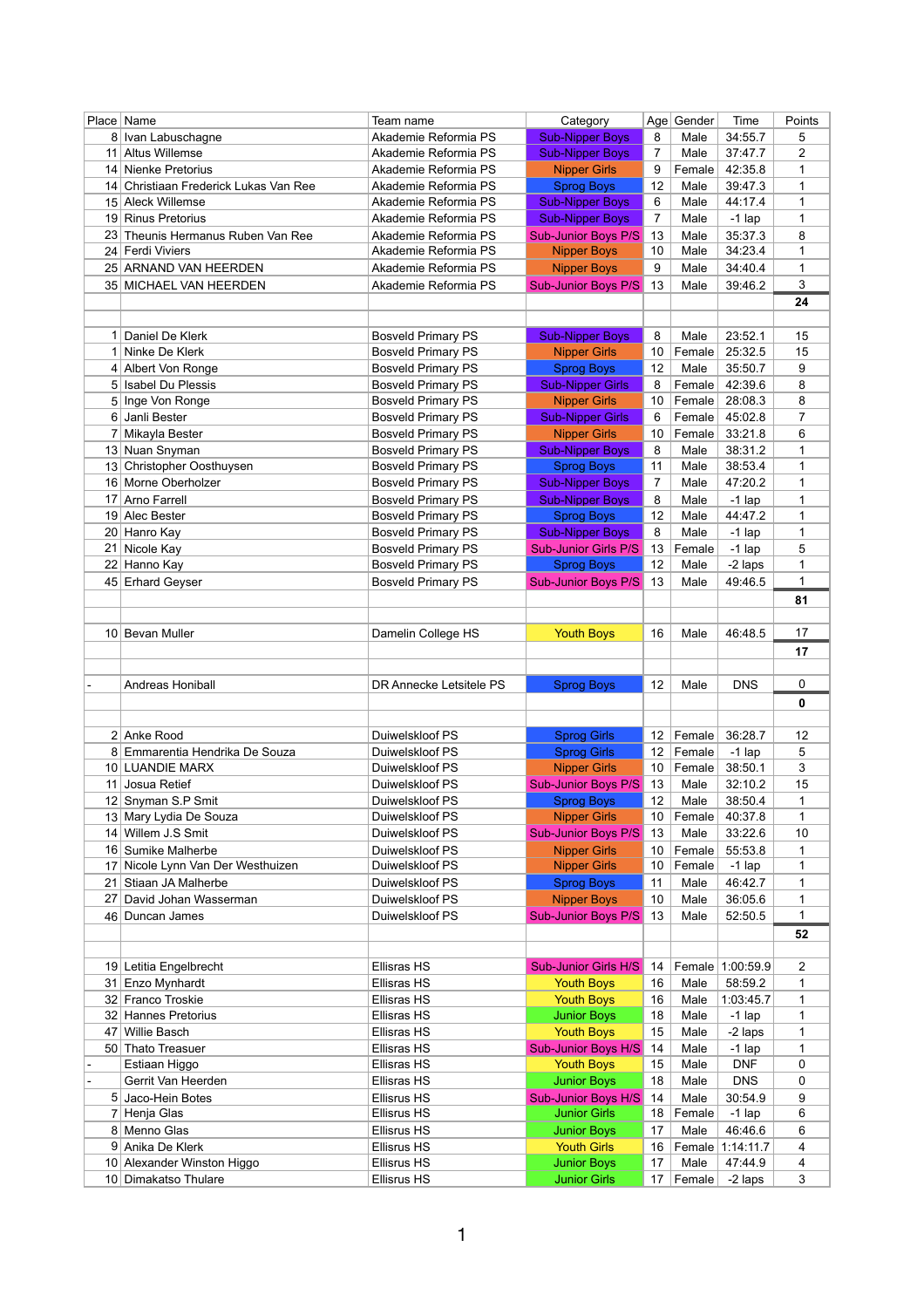|    | 11 Janco Von Ronge                   | <b>Ellisrus HS</b>                                  | <b>Youth Boys</b>                         | 15              | Male            | 47:23.5                  | 16               |
|----|--------------------------------------|-----------------------------------------------------|-------------------------------------------|-----------------|-----------------|--------------------------|------------------|
|    | 11 Leandri Van Deventer              | <b>Ellisrus HS</b>                                  | <b>Junior Girls</b>                       | 18              | Female          | -2 laps                  | $\overline{2}$   |
|    | 12 Nelius Grieshaber                 | <b>Ellisrus HS</b>                                  | <b>Youth Boys</b>                         | 16              | Male            | 47:26.0                  | 15               |
|    | 12 Dionne Viviers                    | <b>Ellisrus HS</b>                                  | <b>Junior Girls</b>                       | 17              | Female          | -2 laps                  | 1                |
|    | 13 Dominic Leola                     | <b>Ellisrus HS</b>                                  | <b>Junior Girls</b>                       | 17              | Female          | -2 laps                  | 1                |
|    | 14 Anri Spammer                      | <b>Ellisrus HS</b>                                  | <b>Junior Girls</b>                       | 18              | Female          | -2 laps                  | 1                |
|    | 15 Robbie De Klerk                   | <b>Ellisrus HS</b>                                  | <b>Sub-Junior Boys H/S</b>                | 14              | Male            | 33:42.8                  | $\overline{2}$   |
|    | 15 Brian Legodi                      | <b>Ellisrus HS</b>                                  | <b>Junior Boys</b>                        | 18              | Male            | 51:46.3                  | 1                |
|    | 16 Peet Botha                        | <b>Ellisrus HS</b>                                  | <b>Sub-Junior Boys H/S</b>                | 13              | Male            | 33:46.9                  | 1                |
|    | 18 Clarissa Booysen                  | <b>Ellisrus HS</b>                                  | <b>Youth Girls</b>                        | 15              | Female          | -2 laps                  | 1                |
|    | 19 Giselle Terwin                    | <b>Ellisrus HS</b>                                  | <b>Youth Girls</b>                        | 16              | Female          | -2 laps                  | 1                |
|    | 20 Rolinda Van Emmenis               | <b>Ellisrus HS</b>                                  | <b>Youth Girls</b>                        | 15              | Female          | -2 laps                  | 1                |
|    | 21 Eloisa Barkhuizen                 | <b>Ellisrus HS</b>                                  | <b>Youth Girls</b>                        | 15              | Female          | -2 laps                  | 1                |
| 22 | <b>Tiaan Malan</b>                   | <b>Ellisrus HS</b>                                  | <b>Youth Boys</b>                         | 16              | Male            | 53:41.2                  | 5                |
|    | 22 Dominique (EHS) Nel               | <b>Ellisrus HS</b>                                  | <b>Youth Girls</b>                        | 15              | Female          | -2 laps                  | 1                |
|    | 22 Blessing Obakeng                  | <b>Ellisrus HS</b>                                  | <b>Junior Boys</b>                        | 18              | Male            | 1:00:50.2                | 1                |
|    | 23 Desire Vermaak                    | <b>Ellisrus HS</b>                                  | <b>Youth Girls</b>                        | 15              | Female          | -2 laps                  | 1                |
|    | 24 Johanette Van Der Westhuizen      | <b>Ellisrus HS</b>                                  | <b>Youth Girls</b>                        | 15              | Female          | -2 laps                  | 1                |
|    | 25 Christian Young                   | <b>Ellisrus HS</b>                                  | <b>Junior Boys</b>                        | 17              | Male            | 1:01:49.1                | 1                |
|    | 26 Bianca Nel                        | <b>Ellisrus HS</b>                                  | <b>Youth Girls</b>                        | 16              | Female          | -2 laps                  | 1                |
|    | 26 Frikkie Brand                     | <b>Ellisrus HS</b>                                  | <b>Junior Boys</b>                        | 18              | Male            | 1:01:58.9                | 1                |
| 27 | <b>Jarred Grovers</b>                | <b>Ellisrus HS</b>                                  | <b>Junior Boys</b>                        | 17              | Male            | 1:01:59.5                | 1                |
|    | 33 Jandre Stanz                      | <b>Ellisrus HS</b>                                  | <b>Sub-Junior Boys H/S</b>                | 14              | Male            | 38:28.5                  | 1                |
|    | 33 Jacques Oberholzer                | <b>Ellisrus HS</b>                                  | <b>Youth Boys</b>                         | 15              | Male            | 1:05:53.9                | 1                |
|    | 33 Erik Van Der Walt                 | <b>Ellisrus HS</b>                                  | <b>Junior Boys</b>                        | 18              | Male            | $-1$ lap                 | 1                |
|    | 49 Elmar Shultz                      | <b>Ellisras HS</b>                                  | <b>Youth Boys</b>                         | 16              | Male            | -2 laps                  | 1                |
|    | 36 Hennie Geyser                     | <b>Ellisrus HS</b>                                  | <b>Junior Boys</b>                        | 18              | Male            | -2 laps                  | 1                |
|    | 37 Nico Snyman                       | <b>Ellisrus HS</b>                                  | <b>Junior Boys</b>                        | 17              | Male            | -2 laps                  | 1                |
|    | 38 Arendt Eloff                      | <b>Ellisrus HS</b>                                  | <b>Junior Boys</b>                        | 18              | Male            | -2 laps                  | 1                |
|    | 39 Rubin Barnard                     | <b>Ellisrus HS</b>                                  | <b>Sub-Junior Boys H/S</b>                | 14              | Male            | 41:38.3                  | 1                |
|    | 39 Adam Modise                       | <b>Ellisrus HS</b>                                  | <b>Junior Boys</b>                        | 17              | Male            | -2 laps                  | 1                |
|    | 40 Duncan Promits                    | <b>Ellisrus HS</b>                                  | <b>Youth Boys</b>                         | 15              | Male            | $-1$ lap                 | 1                |
|    | 40 Gabriel Makgae                    | <b>Ellisrus HS</b>                                  |                                           |                 |                 |                          |                  |
|    | 41 RIGHARD KOEN                      | <b>Ellisrus HS</b>                                  | <b>Junior Boys</b><br>Sub-Junior Boys H/S | 18<br>14        | Male<br>Male    | -2 laps<br>42:57.2       | 1<br>$\mathbf 1$ |
|    |                                      | <b>Ellisrus HS</b>                                  |                                           |                 |                 |                          |                  |
|    | 45 Johan Pretorius<br>46 Jevan Human |                                                     | <b>Youth Boys</b>                         | 16<br>16        | Male            | -2 laps                  | 1                |
|    | 48 Lethabo Mawila                    | <b>Ellisrus HS</b><br><b>Ellisrus HS</b>            | <b>Youth Boys</b><br><b>Youth Boys</b>    | 16              | Male<br>Male    | -2 laps                  | 1                |
|    | 50 Safdar Wiliams                    | <b>Ellisrus HS</b>                                  |                                           | 16              | Male            | -2 laps                  | 1                |
|    |                                      |                                                     | <b>Youth Boys</b>                         | 16              |                 | -2 laps                  | 1                |
|    | 51 GJ Roets                          | <b>Ellisrus HS</b><br><b>Ellisrus HS</b>            | <b>Youth Boys</b><br>Sub-Junior Boys H/S  | 14              | Male<br>Male    | -2 laps                  | 1                |
|    | 52 Kyle Haasbroek<br>Graeme Stander  | <b>Ellisrus HS</b>                                  | Sub-Junior Boys H/S                       | 14              | Male            | $-1$ lap<br><b>DNS</b>   | 1<br>0           |
|    |                                      |                                                     |                                           |                 |                 |                          |                  |
|    | Zein Vermeulen<br>Jason Nailama      | <b>Ellisrus HS</b><br><b>Ellisrus HS</b>            | <b>Youth Boys</b><br><b>Youth Boys</b>    | 15<br>15        | Male<br>Male    | <b>DNF</b><br><b>DNS</b> | 0<br>0           |
|    |                                      |                                                     |                                           |                 |                 |                          |                  |
|    | <b>Riana Visser</b>                  | <b>Ellisrus HS</b>                                  | <b>Youth Girls</b>                        | 15              | Female          | <b>DNS</b>               | 0                |
|    | Jacobus Behrens                      | <b>Ellisrus HS</b>                                  | <b>Junior Boys</b>                        | 18              | Male            | <b>DNS</b>               | 0                |
|    |                                      |                                                     |                                           |                 |                 |                          | 114              |
|    |                                      |                                                     |                                           |                 |                 |                          |                  |
|    | 7 Micaela Schoeman                   | Ellisrus Laerskool PS                               | <b>Sprog Girls</b>                        |                 | 12   Female $ $ | 45:50.9                  | 6                |
|    | 9 PG Steenekamp                      | Ellisrus Laerskool PS                               | <b>Sub-Nipper Boys</b>                    | 7               | Male            | 35:06.6                  | 4                |
|    | 14 SIMONE STEENEKAMP                 | Ellisrus Laerskool PS                               | <b>Sub-Junior Girls P/S</b>               | 13              | Female          | 46:47.0                  | 9                |
|    | 26 Amihr Schoeman                    | Ellisrus Laerskool PS                               | <b>Nipper Boys</b>                        | 9               | Male            | 34:59.2                  | 1                |
|    | 32 Sias Du Plessis                   | Ellisrus Laerskool PS                               | <b>Nipper Boys</b>                        | 10              | Male            | 38:07.0                  | 1                |
|    | 40 Emmanuel Matlala                  | Ellisrus Laerskool PS                               | <b>Sub-Junior Boys P/S</b>                | 13              | Male            | 42:52.7                  | 1                |
|    | 42 Xander Loubser                    | Ellisrus Laerskool PS                               | <b>Sub-Junior Boys P/S</b>                | 13              | Male            | 43:01.1                  | 1                |
|    | 43 Divan Malan                       | Ellisrus Laerskool PS                               | Sub-Junior Boys P/S                       | 13              | Male            | 44:04.8                  | 1                |
|    | 47 Gaopo Mokobane                    | Ellisrus Laerskool PS                               | Sub-Junior Boys P/S                       | 14              | Male            | 1:12:58.4                | $\mathbf{1}$     |
|    |                                      |                                                     |                                           |                 |                 |                          | 25               |
|    |                                      |                                                     |                                           |                 |                 |                          |                  |
|    | 9 Clifton Classen                    | <b>Ellisrus PS</b>                                  | <b>Sprog Boys</b>                         | 12 <sup>°</sup> | Male            | 37:48.1                  | 4                |
|    |                                      |                                                     |                                           |                 |                 |                          | 4                |
|    |                                      |                                                     |                                           |                 |                 |                          |                  |
|    | <b>Eldric Bekker</b>                 | Hans Stryadom HS                                    | <b>Junior Boys</b>                        | 17              | Male            | <b>DNS</b>               | $\mathbf 0$      |
|    |                                      |                                                     |                                           |                 |                 |                          | 0                |
|    |                                      |                                                     |                                           |                 |                 |                          |                  |
|    | 1 Ruan Jansen Van Vuuren             | Hatfield Christian School HS Sub-Junior Boys H/S 14 |                                           |                 | Male            | 28:48.1                  | 15               |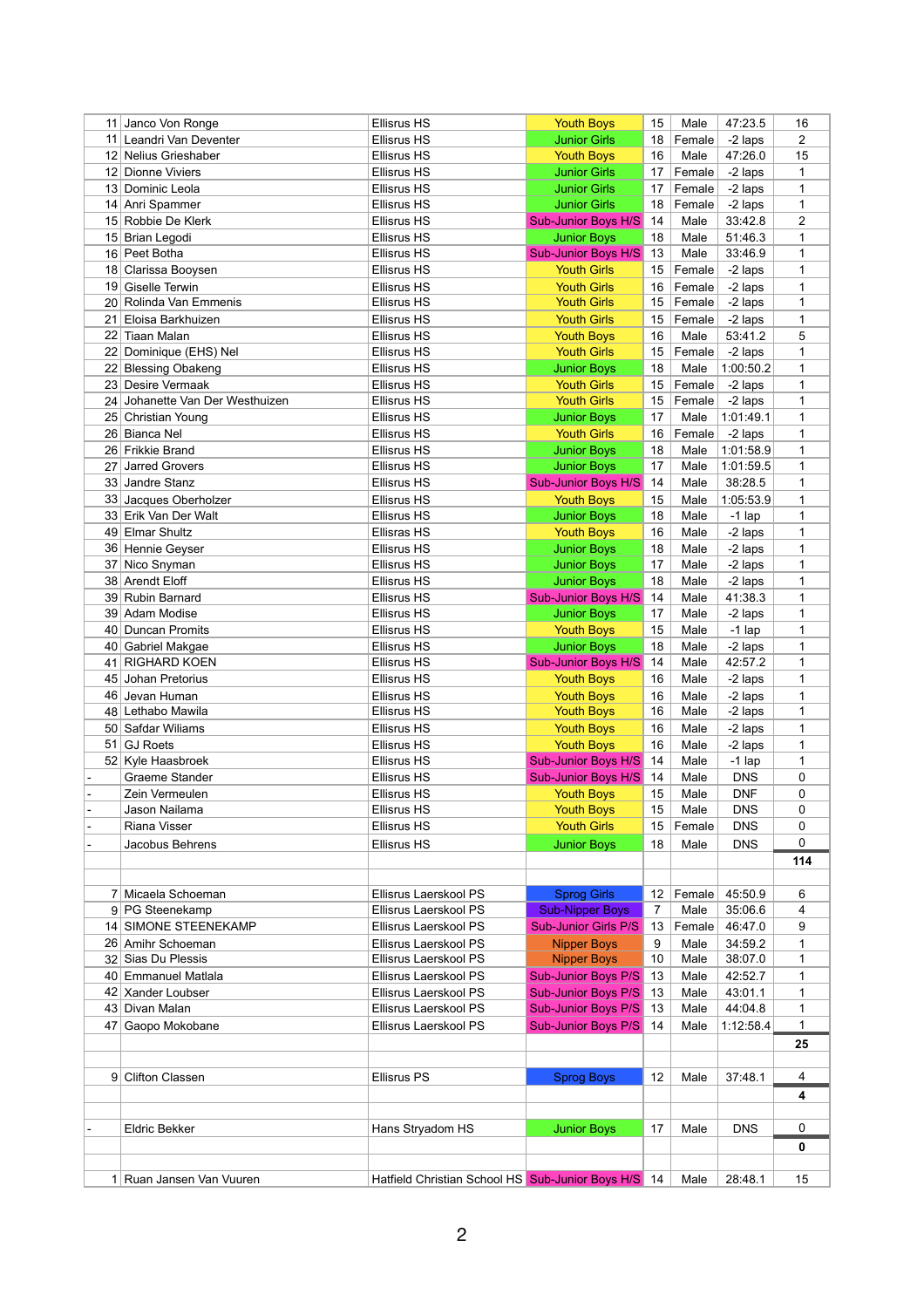|                 | Lilian Baber            | Hatfield Christian School HS Sub-Junior Girls H/S |                             | 13 | Female | 31:42.2    | 15             |
|-----------------|-------------------------|---------------------------------------------------|-----------------------------|----|--------|------------|----------------|
|                 | 2 Joshua Baber          | Hatfield Christian School HS                      | <b>Youth Boys</b>           | 15 | Male   | 44:18.9    | 32             |
|                 | 2 Benjamin Baber        | <b>Hatfield Christian School HS</b>               | <b>Junior Boys</b>          | 17 | Male   | 42:50.1    | 12             |
|                 |                         |                                                   |                             |    |        |            | 74             |
|                 |                         |                                                   |                             |    |        |            |                |
| 4 <sup>1</sup>  | Daniel Van Coller       | Homeschool HS                                     | <b>Sub-Junior Boys H/S</b>  | 14 | Male   | 30:52.8    | $\mathbf{0}$   |
|                 | 13 Angelique Cloete     | Homeschool HS                                     | <b>Sub-Junior Girls H/S</b> | 14 | Female | 46:13.4    | 0              |
|                 | <b>Byron Nel</b>        | Homeschool HS                                     | <b>Junior Boys</b>          | 18 | Male   | <b>DNS</b> | 0              |
|                 | Kyle Vollgraaff         | Homeschool PS                                     | <b>Sprog Boys</b>           | 11 | Male   | <b>DNS</b> | 0              |
|                 |                         |                                                   |                             |    |        |            | $\mathbf 0$    |
|                 |                         |                                                   |                             |    |        |            |                |
|                 | 7 Reese Gosling         | <b>Julian Muller PS</b>                           | <b>Sub-Nipper Boys</b>      | 8  | Male   | 34:41.2    | 6              |
|                 |                         |                                                   |                             |    |        |            | 6              |
|                 |                         |                                                   |                             |    |        |            |                |
|                 |                         |                                                   |                             |    |        |            | 15             |
| $\mathbf{1}$    | Jani Jordaan            | King Fisher HS                                    | <b>Youth Girls</b>          | 15 | Female | 48:46.5    |                |
|                 |                         |                                                   |                             |    |        |            | 15             |
|                 |                         |                                                   |                             |    |        |            |                |
|                 | 2 Success Maluleke      | King Fisher PS                                    | <b>Sprog Boys</b>           | 12 | Male   | 32:36.5    | 12             |
|                 | 17 Aybrey Jordaan       | King Fisher PS                                    | <b>Sprog Boys</b>           | 10 | Male   | 41:11.8    | 1              |
|                 | 29 Abundance Maluleke   | King Fisher PS                                    | <b>Nipper Boys</b>          | 9  | Male   | 37:42.3    | 1              |
|                 |                         |                                                   |                             |    |        |            | 14             |
|                 |                         |                                                   |                             |    |        |            |                |
|                 | 2 Marlo Van Der Walt    | Kruger Park PS                                    | <b>Sub-Nipper Boys</b>      | 8  | Male   | 26:18.6    | 12             |
|                 | 2 Henro Van Der Walt    | Kruger Park PS                                    | <b>Nipper Boys</b>          | 10 | Male   | 21:47.8    | 12             |
|                 | 6 Basson Wolmarans      | Kruger Park PS                                    | <b>Nipper Boys</b>          | 10 | Male   | 23:31.0    | $\overline{7}$ |
|                 | 8 Rossouw Wolmarans     | Kruger Park PS                                    | <b>Nipper Boys</b>          | 9  | Male   | 25:01.7    | 5              |
|                 | 8 Chantelle Gouws       | Kruger Park PS                                    | <b>Nipper Girls</b>         | 9  | Female | 34:06.2    | 5              |
|                 | 9 Michelle Gouws        | Kruger Park PS                                    | <b>Nipper Girls</b>         | 9  | Female | 34:30.8    | 4              |
|                 | 9 Marie-Louise Le Roux  | Kruger Park PS                                    | <b>Sprog Girls</b>          | 11 | Female | $-1$ lap   | 4              |
|                 | 10 Kian Du Plessis      | Kruger Park PS                                    | <b>Sprog Boys</b>           | 11 | Male   | 38:15.1    | 3              |
| 11 <sup>1</sup> | <b>TRISTAN HUDSON</b>   | Kruger Park PS                                    | <b>Sprog Boys</b>           | 11 | Male   | 38:25.6    | 2              |
|                 | 15 OWEN HUDSON          | Kruger Park PS                                    | <b>Nipper Boys</b>          | 9  | Male   | 27:47.5    | 1              |
|                 | 18 Johanno Van Tonder   | Kruger Park PS                                    | <b>Sprog Boys</b>           | 11 | Male   | 44:13.9    | 1              |
|                 | 20 Mathew Van Heerden   | Kruger Park PS                                    | <b>Nipper Boys</b>          | 10 | Male   | 29:02.3    | 1              |
|                 | 22 Pierson Schalkwyk    | Kruger Park PS                                    | <b>Sub-Nipper Boys</b>      | 7  | Male   | $-1$ lap   | $\mathbf{1}$   |
|                 | 25 Ruben Van Tonder     | Kruger Park PS                                    | <b>Sub-Junior Boys P/S</b>  | 13 | Male   | 36:08.1    | 7              |
|                 | 30 Jayden Jordaan       | Kruger Park PS                                    | <b>Nipper Boys</b>          | 9  | Male   | 37:45.7    | 1              |
| 37              | Jaco Le Roux            | Kruger Park PS                                    | Sub-Junior Boys P/S         | 13 | Male   | 41:28.4    | $\overline{2}$ |
|                 | 51 Nathan Van Heerden   | Kruger Park PS                                    | Sub-Junior Boys P/S         | 13 | Male   | $-1$ lap   | 1              |
|                 |                         |                                                   |                             |    |        |            | 69             |
|                 |                         |                                                   |                             |    |        |            |                |
|                 | 1 RICHARD LAMBERT       | Louis Trichardt HS                                | <b>Junior Boys</b>          | 18 | Male   | 42:48.8    | 15             |
|                 | 2 JENNAVIEVE TRUTER     | Louis Trichardt HS                                | <b>Youth Girls</b>          | 16 | Female | 49:02.7    | 12             |
|                 | 2 Christelle Coetzer    | Louis Trichardt HS                                | <b>Junior Girls</b>         | 17 | Female | 51:27.0    | 12             |
|                 | 3 ELIZ-MARI PRETORIUS   | Louis Trichardt HS                                | <b>Youth Girls</b>          | 15 | Female | 56:21.0    | 10             |
|                 | 4 KARLA VAN ZYL         | Louis Trichardt HS                                | <b>Junior Girls</b>         | 17 | Female | 56:10.0    | 9              |
|                 | 5 DANELLE VENTER        | Louis Trichardt HS                                | <b>Sub-Junior Girls H/S</b> | 14 | Female | 37:12.8    | 9              |
|                 | 5 ROHAN CRONJE          | Louis Trichardt HS                                | <b>Youth Boys</b>           | 16 | Male   | 45:09.4    | 26             |
|                 | 7 MICHELLE STEYN        | Louis Trichardt HS                                | <b>Sub-Junior Girls H/S</b> | 14 | Female | 39:50.5    | $\overline{7}$ |
|                 | <b>DE WET DU TOIT</b>   | Louis Trichardt HS                                | <b>Youth Boys</b>           | 16 | Male   | 45:49.6    | 22             |
|                 | <b>DITAU MANDOBE</b>    | Louis Trichardt HS                                | <b>Junior Boys</b>          | 18 | Male   | 46:42.4    | $\overline{7}$ |
|                 | 8 HERMAN VELDMAN        | Louis Trichardt HS                                | <b>Sub-Junior Boys H/S</b>  | 14 | Male   | 31:07.3    | 6              |
|                 | 9 CALVIN LEE            | Louis Trichardt HS                                | <b>Youth Boys</b>           | 16 | Male   | 46:03.0    | 18             |
|                 | 10 DOMINIQUE NEL        | Louis Trichardt HS                                | <b>Youth Girls</b>          | 16 | Female | $-1$ lap   | 3              |
|                 | 11 TURNER DE SWARDT     | Louis Trichardt HS                                | <b>Junior Boys</b>          | 18 | Male   | 48:08.0    | 3              |
|                 | 12 DEMBE RAMUHUYU       | Louis Trichardt HS                                | <b>Youth Girls</b>          | 16 | Female | $-1$ lap   | 1              |
| 13 <sup>1</sup> | JEAN ROAN LE ROUX       | Louis Trichardt HS                                | <b>Junior Boys</b>          | 17 | Male   | 49:47.7    | 1              |
|                 | 15 CARLA ENSLIN         | Louis Trichardt HS                                | <b>Sub-Junior Girls H/S</b> | 14 | Female | 47:37.7    | 3              |
|                 | 16 DEVAN LE ROUX        | Louis Trichardt HS                                | <b>Junior Boys</b>          | 17 | Male   | 52:10.4    | 1              |
|                 | 17 BRANDON BRANDT       | Louis Trichardt HS                                | <b>Youth Boys</b>           | 16 | Male   | 50:32.8    | 10             |
|                 | 18 HENCO BROWN          | Louis Trichardt HS                                | <b>Junior Boys</b>          | 17 | Male   | 54:43.4    | 1              |
|                 | 20 REGHARDT STEYN       | Louis Trichardt HS                                | <b>Junior Boys</b>          | 17 | Male   | 59:04.4    | 1              |
| 21              | <b>BERNARDT FUTCHER</b> | Louis Trichardt HS                                | <b>Junior Boys</b>          | 17 | Male   | 59:06.7    | 1              |
|                 | 22 JOSHUA SWART         | Louis Trichardt HS                                | <b>Sub-Junior Boys H/S</b>  | 14 | Male   | 34:48.1    | 1              |
|                 | 23 EUGENE TLOU          | Louis Trichardt HS                                | <b>Youth Boys</b>           | 15 | Male   | 54:09.2    | 4              |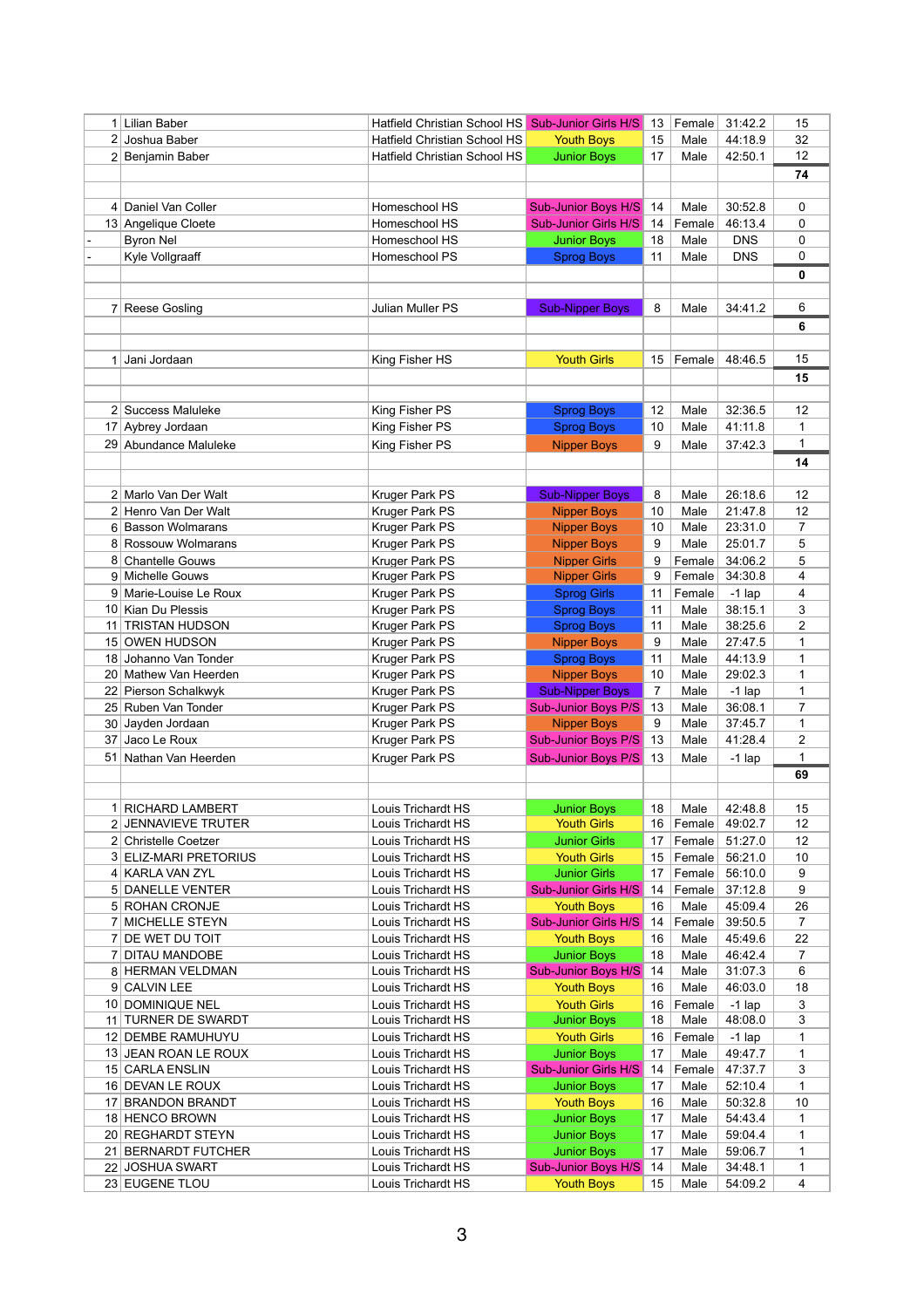|    | 25 BLESSING MAVHUNGU                     | Louis Trichardt HS        | <b>Youth Boys</b>                             | 16      | Male           | 54:41.8            | $\overline{2}$      |
|----|------------------------------------------|---------------------------|-----------------------------------------------|---------|----------------|--------------------|---------------------|
|    | 27 BRANDON KRUGER                        | Louis Trichardt HS        | <b>Youth Boys</b>                             | 15      | Male           | 56:16.3            | 1                   |
|    | 28 JORDAN MOCKE                          | Louis Trichardt HS        | <b>Youth Boys</b>                             | 15      | Male           | 56:24.5            | 1                   |
|    | 31 WULF SCHWERDTFEGER                    | Louis Trichardt HS        | <b>Sub-Junior Boys H/S</b>                    | 14      | Male           | 38:19.6            | 1                   |
|    | 34 DAUGLAS PIOREK                        | Louis Trichardt HS        | <b>Youth Boys</b>                             | 15      | Male           | 1:06:29.3          | 1                   |
|    | <b>LEANI NAGEL</b>                       | Louis Trichardt HS        | Sub-Junior Girls H/S                          | 14      | Female         | <b>DNS</b>         | 0                   |
|    | XANDER VAN DE VYVER                      | Louis Trichardt HS        | <b>Youth Boys</b>                             | 15      | Male           | <b>DNS</b>         | 0                   |
|    | MULANGA MAMPHISWANA                      | Louis Trichardt HS        | <b>Junior Boys</b>                            | 17      | Male           | <b>DNS</b>         | 0                   |
|    |                                          |                           |                                               |         |                |                    | 189                 |
|    |                                          |                           |                                               |         |                |                    |                     |
|    |                                          |                           |                                               |         |                |                    |                     |
|    | 2 Cara Bruce                             | <b>Louis Trichardt PS</b> | <b>Sub-Nipper Girls</b>                       | 8       | Female         | 30:43.3            | 12                  |
|    | 4 Eleen Furstenberg                      | Louis Trichardt PS        | <b>Sprog Girls</b>                            | 12      | Female         | 37:47.2            | 9                   |
|    | 6 MATTHEW LEE                            | Louis Trichardt PS        | <b>Sprog Boys</b>                             | 11      | Male           | 36:40.8            | 7                   |
|    | 6 Catelyn De Beer                        | Louis Trichardt PS        | <b>Sprog Girls</b>                            | 12      | Female         | 45:45.7            | 7                   |
|    | 8 Jacques Crafford                       | Louis Trichardt PS        | <b>Sprog Boys</b>                             | 12      | Male           | 37:33.9            | 5                   |
|    | 10 Peroux Du Preez                       | Louis Trichardt PS        | <b>Nipper Boys</b>                            | 9       | Male           | 25:35.5            | 3                   |
| 11 | Jessica Taylor                           | Louis Trichardt PS        | <b>Sub-Junior Girls P/S</b>                   | 13      | Female         | 42:21.3            | 10                  |
|    | 15 Renette Nel                           | Louis Trichardt PS        | <b>Nipper Girls</b>                           | 9       | Female         | 48:37.9            | 1                   |
|    | 16 DANIEL LEE                            | Louis Trichardt PS        | <b>Sprog Boys</b>                             | 11      | Male           | 40:48.5            | 1                   |
|    | 18 STEFANIE VENTER                       | Louis Trichardt PS        | <b>Sub-Junior Girls P/S</b>                   | 13      | Female         | 51:37.8            | 6                   |
| 21 | Wian Bezuidenhout                        | Louis Trichardt PS        | <b>Nipper Boys</b>                            | 9       | Male           | 29:27.5            | 1                   |
|    | 23 Nicolas Archer                        | Louis Trichardt PS        | <b>Nipper Boys</b>                            | 9       | Male           | 30:04.6            | 1                   |
|    | 28 Jacques Du Preez                      | Louis Trichardt PS        | <b>Sub-Junior Boys P/S</b>                    | 13      | Male           | 36:38.5            | 5                   |
|    | 33 Gerhard Furstenberg                   | Louis Trichardt PS        | <b>Nipper Boys</b>                            | 9       | Male           | 39:08.7            | 1                   |
|    |                                          | Louis Trichardt PS        | <b>Sub-Junior Boys P/S</b>                    | 13      |                |                    |                     |
|    | 49 Keegan Mocke                          |                           |                                               |         | Male           | $-1$ lap           | 1                   |
|    | Mieke Veldman                            | Louis Trichardt PS        | <b>Sub-Junior Girls P/S</b>                   | 13      | Female         | <b>DNF</b>         | $\Omega$            |
|    |                                          |                           |                                               |         |                |                    | 70                  |
|    |                                          |                           |                                               |         |                |                    |                     |
|    | 9 Violet Mabula                          | Mabala MSTS HS            | <b>Junior Girls</b>                           | 17      | Female         | $-1$ lap           | 4                   |
|    | 13 Lesedi Matsoma                        | Mabala MSTS HS            | <b>Youth Girls</b>                            | 16      | Female         | $-1$ lap           | 1                   |
|    | 15 Rina Manyeko                          | Mabala MSTS HS            | <b>Youth Girls</b>                            | 15      | Female         | $-1$ lap           | 1                   |
|    | 20 Reabetswe Kekana                      | Mabala MSTS HS            | <b>Youth Boys</b>                             | 16      | Male           | 51:47.6            | 7                   |
|    | 22 Paulina Mantshiwa                     | Mabala MSTS HS            | Sub-Junior Girls H/S 14   Female              |         |                | -1 lap             | $\mathbf{1}$        |
|    | 28 Mekwa Machowa                         | Mabala MSTS HS            | <b>Junior Boys</b>                            | 17      | Male           | 1:02:33.0          | 1                   |
|    | 42 Humphrey Matlwa                       | Mabala MSTS HS            | <b>Youth Boys</b>                             | 16      | Male           | $-1$ lap           | 1                   |
|    | Lefa Serumula                            | Mabala MSTS HS            | <b>Youth Girls</b>                            | 16      | Female         | <b>DNS</b>         | 0                   |
|    | Lethabo Sithole                          | Mabala MSTS HS            | <b>Junior Boys</b>                            | 18      | Male           | <b>DNS</b>         | 0                   |
|    | Michel Pelotona                          | Mabala MSTS HS            | <b>Junior Boys</b>                            | 18      | Male           | <b>DNS</b>         | 0                   |
|    |                                          |                           |                                               |         |                |                    | 16                  |
|    |                                          |                           |                                               |         |                |                    |                     |
|    | 2 Janke Joubert                          | Merensky HS               | <b>Sub-Junior Girls H/S</b>                   | 14      | Female         | 34:56.9            | 12                  |
|    | 3 Gunther Katzke                         | Merensky HS               | <b>Youth Boys</b>                             | 15      | Male           | 44:22.7            | 30                  |
|    | 3 Sheldon Muller                         | Merensky HS               | <b>Junior Boys</b>                            | 18      | Male           | 44:18.9            | 10                  |
|    | 4 Annalene Rood                          | Merensky HS               | <b>Youth Girls</b>                            | 15      | Female         | 58:56.8            | 9                   |
|    |                                          |                           |                                               |         |                |                    |                     |
|    | 4 Armand Cronje                          | Merensky HS               | <b>Junior Boys</b>                            | 17      | Male           | 45:02.2            | 9                   |
|    | 5 Jodi Spaumer                           | Merensky HS               | <b>Youth Girls</b>                            | 16      |                | Female 1:00:29.7   | 8                   |
|    | 5 Sancha Van Niekerk                     | Merensky HS               | <b>Junior Girls</b>                           | 18      |                | Female 1:00:26.2   | 8                   |
|    | 17 Kyle Jansen Van Rensburg              | Merensky HS               | <b>Junior Boys</b>                            | 18      | Male           | 53:04.8            | 1                   |
|    | 19 Jugens Spaumer                        | Merensky HS               | <b>Sub-Junior Boys H/S</b>                    | 14      | Male           | 34:15.4            | 1                   |
|    | 19 Matthew Taylor                        | Merensky HS               | <b>Youth Boys</b>                             | 16      | Male           | 50:41.3            | 8                   |
|    | 20 Stephan Jansen Van Rensburg           | Merensky HS               | <b>Sub-Junior Boys H/S</b>                    | 14      | Male           | 34:23.5            | 1                   |
| 21 | Dewald Kampman                           | Merensky HS               | <b>Youth Boys</b>                             | 15      | Male           | 52:23.6            | 6                   |
|    | 30 Henri Benadie                         | Merensky HS               | <b>Youth Boys</b>                             | 15      | Male           | 58:58.5            | 1                   |
|    | 36 Trevor De Beer                        | Merensky HS               | <b>Youth Boys</b>                             | 15      | Male           | 1:10:06.2          | 1                   |
|    | 48 Salmo Joshua Helberg                  | Merensky HS               | <b>Sub-Junior Boys H/S</b>                    | 14      | Male           | 1:14:02.6          | 1                   |
|    |                                          |                           |                                               |         |                |                    | 106                 |
|    |                                          |                           |                                               |         |                |                    |                     |
|    | 5 Geane Anderson                         | Messina PS                | <b>Sprog Girls</b>                            | 12      | Female         | 45:17.3            | 8                   |
|    | 6 Danè Strijdom                          | Messina PS                | <b>Nipper Girls</b>                           | 10      | Female         | 30:29.2            | 7                   |
|    | Michelle Fourie                          | Messina PS                | <b>Sub-Nipper Girls</b>                       | 8       | Female         | $-1$ lap           | 6                   |
|    | 7 Waldo Strijdom                         | Messina PS                | <b>Sprog Boys</b>                             | 12      | Male           | 37:32.6            | 6                   |
|    | 8 Nelda Strijdom                         | Messina PS                | <b>Sub-Nipper Girls</b>                       | 6       | Female         | $-1$ lap           | 5                   |
|    |                                          | Messina PS                | <b>Sub-Nipper Girls</b>                       | 8       | Female         | $-1$ lap           | 4                   |
|    |                                          |                           |                                               |         |                |                    |                     |
|    | 9 Kayla Searle                           |                           |                                               |         |                |                    |                     |
|    | 10 Pieter Schoeman<br>11 Danielle Fourie | Messina PS<br>Messina PS  | <b>Sub-Nipper Boys</b><br><b>Nipper Girls</b> | 8<br>10 | Male<br>Female | 35:12.5<br>39:30.2 | 3<br>$\overline{2}$ |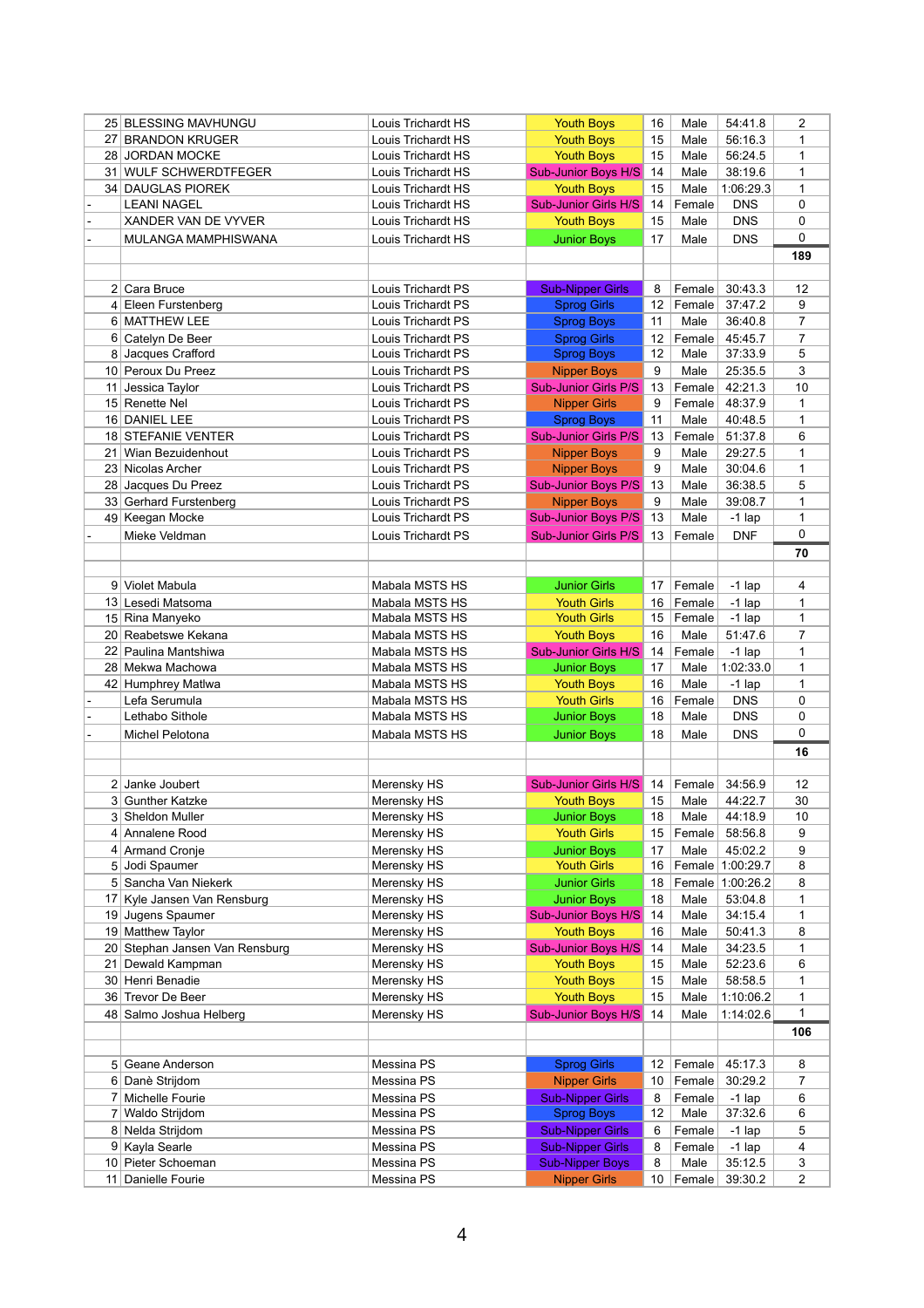|                 | 16 Brent Vorster                  | Messina PS         | <b>Nipper Boys</b>                      | 10       | Male           | 27:51.3             | 1              |
|-----------------|-----------------------------------|--------------------|-----------------------------------------|----------|----------------|---------------------|----------------|
|                 | 16 Elri Vorsterv                  | Messina PS         | <b>Sub-Junior Girls P/S</b>             | 13       | Female         | 51:24.4             | 8              |
| 17 <sup>1</sup> | <b>Bruce Wayne Swarts</b>         | Messina PS         | <b>Nipper Boys</b>                      | 10       | Male           | 27:57.3             | 1              |
|                 | 22 Aeden Anderson                 | Messina PS         | <b>Nipper Boys</b>                      | 10       | Male           | 29:50.0             | 1              |
|                 | 28 SJ Schoeman                    | Messina PS         | <b>Nipper Boys</b>                      | 10       | Male           | 37:38.8             | 1              |
|                 | 34 Mark Fourie                    | Messina PS         | <b>Nipper Boys</b>                      | 9        | Male           | 47:16.2             | 1              |
|                 |                                   |                    |                                         |          |                |                     | 54             |
|                 |                                   |                    |                                         |          |                |                     |                |
| 1 <sup>1</sup>  | John-Ross Donovan                 | PEPPS Prep PS      | <b>Sprog Boys</b>                       | 11       | Male           | 31:19.0             | 15             |
|                 |                                   |                    |                                         |          |                |                     | 15             |
|                 |                                   |                    |                                         |          |                |                     |                |
|                 | 2 Reinhard Jansen Van Vuuren      | PHS Pietersburg HS | Sub-Junior Boys H/S                     | 14       | Male           | 28:57.4             | 12             |
|                 | 3 Wessel Furstenberg              | PHS Pietersburg HS | <b>Sub-Junior Boys H/S</b>              | 14       | Male           | 30:05.9             | 10             |
|                 | 6 Tyrone Anders                   | PHS Pietersburg HS | <b>Sub-Junior Boys H/S</b>              | 14       | Male           | 31:02.6             | 8              |
|                 | 6 Aicha Mengouchi                 | PHS Pietersburg HS | <b>Sub-Junior Girls H/S</b>             | 14       | Female         | 38:10.3             | 8              |
|                 | Steenkamp Drotskie                | PHS Pietersburg HS | <b>Sub-Junior Boys H/S</b>              | 14       | Male           | 31:05.8             | 7              |
|                 | Karisma Landman                   | PHS Pietersburg HS | <b>Youth Girls</b>                      | 16       | Female         | 1:02:39.4           | 6              |
|                 | 8 Nicole Prins                    | PHS Pietersburg HS | <b>Junior Girls</b>                     | 17       | Female         | $-1$ lap            | 5              |
|                 | 9 Jarred Watridge                 | PHS Pietersburg HS | <b>Sub-Junior Boys H/S</b>              | 14       | Male           | 31:36.5             | 5              |
|                 | 9 Franko Marais                   | PHS Pietersburg HS | <b>Junior Boys</b>                      | 17       | Male           | 47:26.0             | 5              |
| 11              | Amilia Goosen                     | PHS Pietersburg HS |                                         |          |                |                     | $\overline{2}$ |
|                 | 15 Björn Nel                      | PHS Pietersburg HS | <b>Youth Girls</b><br><b>Youth Boys</b> | 15<br>15 | Female<br>Male | $-1$ lap<br>48:12.2 | 12             |
| 16              |                                   |                    | <b>Youth Girls</b>                      |          |                |                     |                |
|                 | Julia Prins                       | PHS Pietersburg HS |                                         | 15       | Female         | $-1$ lap            | 1              |
| 17              | Charlden Nel                      | PHS Pietersburg HS | <b>Sub-Junior Boys H/S</b>              | 14       | Male           | 34:07.3             | 1              |
|                 | 26 Bernardus De Villiers          | PHS Pietersburg HS | <b>Youth Boys</b>                       | 16       | Male           | 56:13.0             | 1              |
|                 | 34 Krause Botha                   | PHS Pietersburg HS | <b>Sub-Junior Boys H/S</b>              | 14       | Male           | 38:47.7             | 1              |
|                 | <b>Ethan Erasmus</b>              | PHS Pietersburg HS | <b>Youth Boys</b>                       | 15       | Male           | <b>DNS</b>          | 0              |
|                 | Diana Van Niekerk                 | PHS Pietersburg HS | <b>Youth Girls</b>                      | 16       | Female         | <b>DNS</b>          | 0              |
|                 | Chris Van Der Walt                | PHS Pietersburg HS | <b>Junior Boys</b>                      | 17       | Male           | <b>DNS</b>          | 0              |
|                 | Jurgens Nel                       | PHS Pietersburg HS | <b>Junior Boys</b>                      | 17       | Male           | <b>DNS</b>          | 0              |
|                 | <b>CG Coert Grobbelaar</b>        | PHS Pietersburg HS | <b>Junior Boys</b>                      | 18       | Male           | <b>DNS</b>          | 0              |
|                 |                                   |                    |                                         |          |                |                     | 84             |
|                 |                                   |                    |                                         |          |                |                     |                |
|                 |                                   |                    |                                         |          |                |                     |                |
|                 | 6 Nicole Van Bommel               | Piet Potgieter HS  | <b>Junior Girls</b>                     | 17       |                | Female 1:18:50.4    | 7              |
|                 | 8 Jacques Van Bommel              | Piet Potgieter HS  | <b>Youth Boys</b>                       | 15       | Male           | 45:58.5             | 20             |
|                 | 44 Stephanus Johannes Van Heerden | Piet Potgieter HS  | <b>Sub-Junior Boys H/S</b>              | 14       | Male           | 44:55.4             | 1              |
|                 | Herman Brummelkamp                | Piet Potgieter HS  | <b>Sub-Junior Boys H/S</b>              | 14       | Male           | <b>DNS</b>          | 0              |
|                 |                                   |                    |                                         |          |                |                     | 28             |
|                 |                                   |                    |                                         |          |                |                     |                |
| 17 <sup>1</sup> | Simoné De Villiers                | Pietersburg PLS PS | <b>Sub-Junior Girls P/S</b>             | 13       | Female         | 51:32.3             | $\overline{7}$ |
|                 |                                   |                    |                                         |          |                |                     | 7              |
|                 |                                   |                    |                                         |          |                |                     |                |
| 1 <sup>1</sup>  | Lohanè Ehlers                     | Pietersburg Oos PS | <b>Sub-Nipper Girls</b>                 | 8        | Female         | 30:35.7             | 15             |
| 1 <sup>1</sup>  | Hanró Ehlers                      | Pietersburg Oos PS | <b>Nipper Boys</b>                      | 10       | Male           | 20:59.9             | 15             |
|                 | 2 Jana Kotze                      | Pietersburg Oos PS | <b>Nipper Girls</b>                     | 10       | Female         | 26:25.0             | 12             |
|                 | 3 Rijandrè De Bruin               | Pietersburg Oos PS | <b>Sub-Nipper Boys</b>                  | 8        | Male           | 26:30.5             | 10             |
|                 | 3 Zelmarie Kotze                  | Pietersburg Oos PS | <b>Sub-Nipper Girls</b>                 | 7        | Female         | 37:39.7             | 10             |
| 3 <sup>1</sup>  | Zach Pretorius                    | Pietersburg Oos PS | <b>Nipper Boys</b>                      | 10       | Male           | 21:50.4             | 10             |
|                 | 3 Tashanè Ehlers                  | Pietersburg Oos PS | <b>Sprog Girls</b>                      | 12       | Female         | 37:05.0             | 10             |
| 41              | Liam Pretorius                    | Pietersburg Oos PS | <b>Sub-Nipper Boys</b>                  | 8        | Male           | 28:17.5             | 9              |
|                 | 4 Frederick Willemse              | Pietersburg Oos PS | <b>Nipper Boys</b>                      | 10       | Male           | 22:20.8             | 9              |
|                 | 5 Erick Smit                      | Pietersburg Oos PS | <b>Nipper Boys</b>                      | 10       | Male           | 23:27.7             | 8              |
|                 | 9 DUAN DE WAAL                    | Pietersburg Oos PS | <b>Nipper Boys</b>                      | 10       | Male           | 25:08.3             | 4              |
| 11              | Petrus Swanepoel                  | Pietersburg Oos PS | <b>Nipper Boys</b>                      | 10       | Male           | 26:16.6             | 2              |
|                 | 12 Llewelyn Myburgh               | Pietersburg Oos PS | <b>Sub-Nipper Boys</b>                  | 7        | Male           | 38:03.3             | 1              |
| 12              | Ewald Myburgh                     | Pietersburg Oos PS | <b>Nipper Boys</b>                      | 10       | Male           | 27:25.8             | 1              |
| 12              | Niki Pretorius                    | Pietersburg Oos PS | <b>Nipper Girls</b>                     | 10       | Female         | 40:07.6             | 1              |
| 14              | Janco Smit                        | Pietersburg Oos PS | <b>Sub-Nipper Boys</b>                  | 8        | Male           | 39:36.9             | 1              |
| 14              | Zandru De Bruin                   | Pietersburg Oos PS | <b>Nipper Boys</b>                      | 9        | Male           | 27:46.7             | 1              |
|                 | 15 Amiel Robbertze                | Pietersburg Oos PS | <b>Sprog Boys</b>                       | 11       | Male           | 40:34.5             | 1              |
|                 | 18 Willie Willemse                | Pietersburg Oos PS | <b>Sub-Junior Boys P/S</b>              | 13       | Male           | 34:11.2             | 9              |
|                 | 19 Jowan Robbertze                | Pietersburg Oos PS | <b>Nipper Boys</b>                      | 10       | Male           | 28:58.1             | 1              |
| 21              | Luke Vorster                      | Pietersburg Oos PS | <b>Sub-Nipper Boys</b>                  | 7        | Male           | $-1$ lap            | 1              |
|                 | 26 Braam Swanepoel                | Pietersburg Oos PS | <b>Sub-Junior Boys P/S</b>              | 13       | Male           | 36:11.0             | 6              |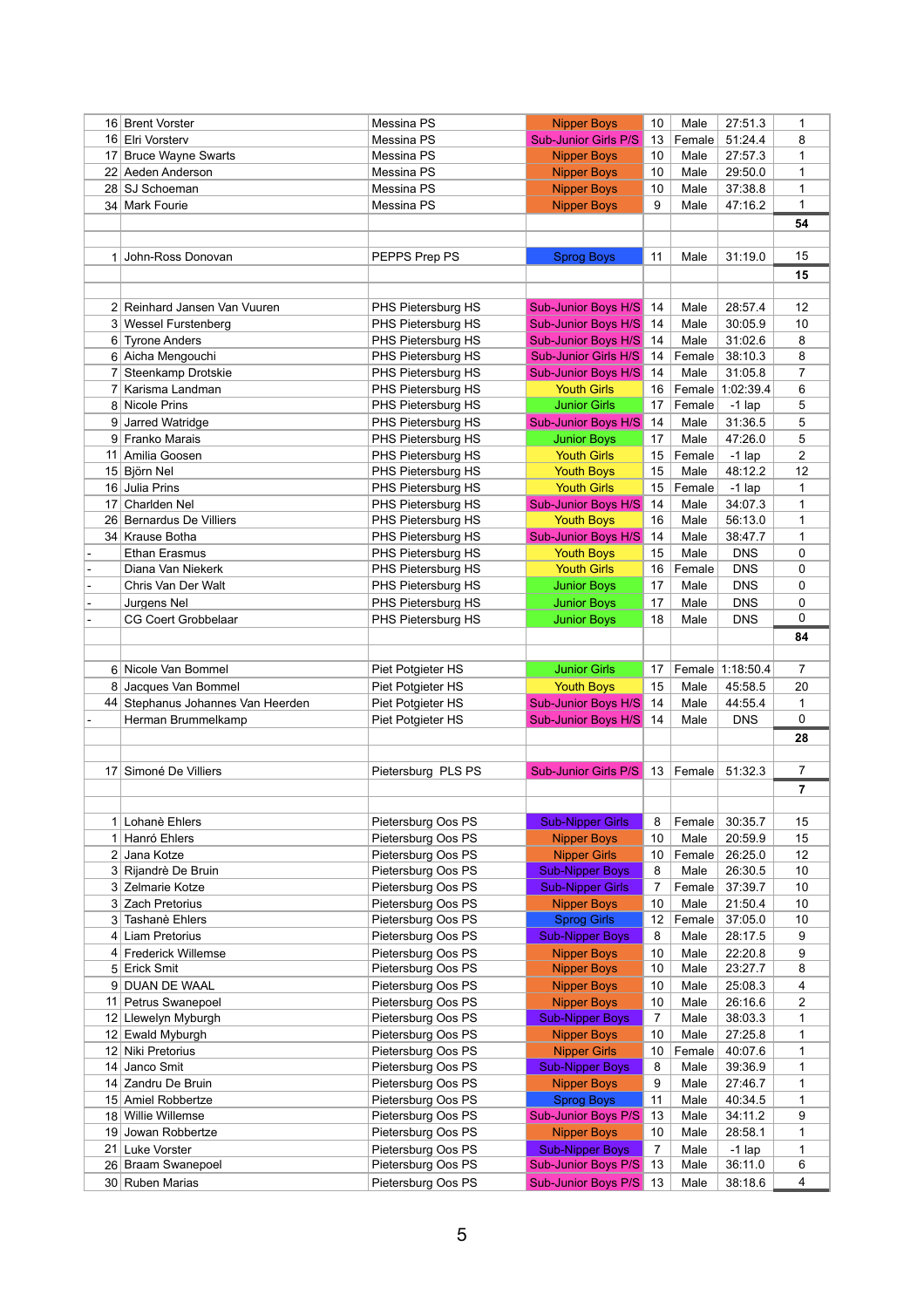|    |                                                     |                                                                    |                                                    |          |                  |                      | 141          |
|----|-----------------------------------------------------|--------------------------------------------------------------------|----------------------------------------------------|----------|------------------|----------------------|--------------|
|    |                                                     |                                                                    |                                                    |          |                  |                      |              |
|    | 13 Rofhiwa Kutama                                   | Ridgeway College HS                                                | <b>Youth Boys</b>                                  | 16       | Male             | 47:44.9              | 14           |
|    |                                                     |                                                                    |                                                    |          |                  |                      | 14           |
|    |                                                     |                                                                    |                                                    |          |                  |                      |              |
|    | 13 Andani A Raphalalani                             | Ridgeway College PS                                                | <b>Sub-Junior Boys P/S</b>                         | 13       | Male             | 32:55.5              | 12           |
|    |                                                     |                                                                    |                                                    |          |                  |                      | 12           |
|    |                                                     |                                                                    |                                                    |          |                  |                      |              |
|    | 1 Herman Fourie<br>1 Anna Elisa Gutierrez Hernandez | <b>Stanford Lake College HS</b>                                    | <b>Youth Boys</b><br><b>Junior Girls</b>           | 15       | Male             | 44:18.1<br>47:50.7   | 35           |
|    |                                                     | Stanford Lake College HS                                           |                                                    | 17       | Female           |                      | 15           |
|    | 3 Lara Dando<br>4 Isabella Drewett                  | <b>Stanford Lake College HS</b><br><b>Stanford Lake College HS</b> | <b>Junior Girls</b><br><b>Sub-Junior Girls H/S</b> | 17<br>14 | Female<br>Female | 51:29.4<br>37:08.2   | 10<br>10     |
| 6  | Jarryd Gosling                                      | <b>Stanford Lake College HS</b>                                    | <b>Youth Boys</b>                                  | 15       | Male             | 45:14.7              | 24           |
|    | 6 Casper Venter                                     | <b>Stanford Lake College HS</b>                                    | <b>Junior Boys</b>                                 | 17       | Male             | 45:57.8              | 8            |
|    | 8 Heidi Katzke                                      | <b>Stanford Lake College HS</b>                                    | <b>Sub-Junior Girls H/S</b>                        | 14       | Female           | 40:59.4              | 6            |
|    | 10 Angus Loughor-Clarke                             | Stanford Lake College HS                                           | <b>Sub-Junior Boys H/S</b>                         | 14       | Male             | 32:04.8              | 4            |
|    | 10 Rachel-Rose Thompson                             | <b>Stanford Lake College HS</b>                                    | <b>Sub-Junior Girls H/S</b>                        | 14       | Female           | 41:21.5              | 5            |
|    | 12 Mike Scriven                                     | Stanford Lake College HS                                           | <b>Sub-Junior Boys H/S</b>                         | 14       | Male             | 32:52.6              | 3            |
|    | 12 Michaela Gosling                                 | <b>Stanford Lake College HS</b>                                    | <b>Sub-Junior Girls H/S</b>                        | 14       | Female           | 45:06.6              | 4            |
|    | 18 Riley Filen                                      | <b>Stanford Lake College HS</b>                                    | <b>Youth Boys</b>                                  | 15       | Male             | 50:38.9              | 9            |
| 21 | Farai Munyenyiwa                                    | <b>Stanford Lake College HS</b>                                    | <b>Sub-Junior Boys H/S</b>                         | 14       | Male             | 34:44.4              | 1            |
|    | 24 Bonno Kotze                                      | <b>Stanford Lake College HS</b>                                    | <b>Sub-Junior Boys H/S</b>                         | 14       | Male             | 35:57.7              | 1            |
| 27 | Stefan Hacker                                       | Stanford Lake College HS                                           | <b>Sub-Junior Boys H/S</b>                         | 14       | Male             | 36:34.9              | 1            |
|    | 29 Peter Pratt                                      | <b>Stanford Lake College HS</b>                                    | <b>Sub-Junior Boys H/S</b>                         | 14       | Male             | 38:16.8              | 1            |
| 29 | ∣ Juan Botha                                        | <b>Stanford Lake College HS</b>                                    | <b>Junior Boys</b>                                 | 17       | Male             | $-1$ lap             | 1            |
|    | 36 Kyle Allison                                     | <b>Stanford Lake College HS</b>                                    | <b>Sub-Junior Boys H/S</b>                         | 14       | Male             | 41:12.9              | 1            |
|    | 37 Aidan Mckenzie                                   | Stanford Lake College HS                                           | <b>Youth Boys</b>                                  | 15       | Male             | $-1$ lap             | 1            |
|    | 38 Ethan Hitchins                                   | Stanford Lake College HS                                           | <b>Sub-Junior Boys H/S</b>                         | 14       | Male             | 41:32.2              | 1            |
|    | <b>Cameron Truesdale</b>                            | <b>Stanford Lake College HS</b>                                    | <b>Junior Boys</b>                                 | 17       | Male             | <b>DNF</b>           | 0            |
|    |                                                     |                                                                    |                                                    |          |                  |                      | 141          |
|    |                                                     |                                                                    |                                                    |          |                  |                      |              |
|    | 6 Dipuo Salome Molemisi                             | <b>Tielelo HS</b>                                                  | <b>Youth Girls</b>                                 | 15       |                  | Female 1:01:17.2     | 7            |
|    | 8 Lebogani Precious Moatshe                         | <b>Tielelo HS</b>                                                  | <b>Youth Girls</b>                                 | 16       |                  | Female 1:09:19.1     | 5            |
|    | 12 Jan Brasekgwari Mfati                            | <b>Tielelo HS</b>                                                  | <b>Junior Boys</b>                                 | 17       | Male             | 48:57.3              | 2            |
|    | 14 Refilwe Emely Molemoge                           | <b>Tielelo HS</b>                                                  | <b>Youth Girls</b>                                 | 16       | Female           | $-1$ lap             | 1            |
|    | 14 France Kabelo Motshegoa                          | <b>Tielelo HS</b>                                                  | <b>Junior Boys</b>                                 | 17       | Male             | 50:59.0              | 1            |
|    | 16 Zacheus Molokela                                 | <b>Tielelo HS</b>                                                  | <b>Youth Boys</b>                                  | 16       | Male             | 49:08.5              | 11           |
| 17 | Sarah Lokologang Makgamatha                         | <b>Tielelo HS</b>                                                  | <b>Youth Girls</b>                                 | 16       | Female           | $-1$ lap             | 1            |
|    | 19 Paseka Mosehla                                   | <b>Tielelo HS</b>                                                  | <b>Junior Boys</b>                                 | 17       | Male             | 58:15.0              | 1            |
|    | 20 Sara Kutuilo                                     | <b>Tielelo HS</b>                                                  | <b>Sub-Junior Girls H/S</b>                        | 14       | Female           | 1:22:47.7            | 1            |
|    | 24 Tenyeko Tim Magwai                               | <b>Tielelo HS</b>                                                  | <b>Youth Boys</b>                                  | 16       | Male             | 54:16.8              | 3            |
| 24 | Goodenough Mosima                                   | <b>Tielelo HS</b>                                                  | <b>Junior Boys</b>                                 | 17       | Male             | 1:01:17.9            | 1            |
|    | 25 Desia Monene                                     | <b>Tielelo HS</b>                                                  | <b>Youth Girls</b>                                 | 16       | Female           | -2 laps              | 1            |
|    | 29 Ronny Mpherwane                                  | <b>Tielelo HS</b>                                                  | <b>Youth Boys</b>                                  | 16       | Male             | 58:45.5              | 1            |
|    | 30 Kamagelo Moctosa                                 | <b>Tielelo HS</b>                                                  | <b>Junior Boys</b>                                 | 17<br>16 | Male<br>Male     | $-1$ lap             | 1            |
| 38 | Taelo Boya<br>39 Tshepang Solomon Makgae            | <b>Tielelo HS</b><br><b>Tielelo HS</b>                             | <b>Youth Boys</b><br><b>Youth Boys</b>             | 16       | Male             | $-1$ lap<br>$-1$ lap | 1<br>1       |
| 41 | Mohau Matlou                                        | <b>Tielelo HS</b>                                                  | <b>Youth Boys</b>                                  | 15       | Male             | $-1$ lap             | 1            |
|    | 43 Peter Matlogele                                  | <b>Tielelo HS</b>                                                  | <b>Youth Boys</b>                                  | 15       | Male             | $-1$ lap             | 1            |
|    | Xihlamariso Nigros Mawela                           | <b>Tielelo HS</b>                                                  | <b>Junior Boys</b>                                 | 17       | Male             | <b>DNF</b>           | 0            |
|    |                                                     |                                                                    |                                                    |          |                  |                      | 41           |
|    |                                                     |                                                                    |                                                    |          |                  |                      |              |
|    | 14 Aj Burger                                        | Tom Naude HS                                                       | <b>Youth Boys</b>                                  | 16       | Male             | 48:11.4              | 13           |
|    | 23 Michael De Beer                                  | Tom Naude HS                                                       | <b>Junior Boys</b>                                 | 17       | Male             | 1:00:53.1            | 1            |
| 31 | Shanon Pinn                                         | Tom Naude HS                                                       | <b>Junior Boys</b>                                 | 18       | Male             | $-1$ lap             | 1            |
|    | 32 Marthinus Viviers                                | Tom Naude HS                                                       | <b>Sub-Junior Boys H/S</b>                         | 14       | Male             | 38:26.3              | 1            |
|    | 35 Schalk Jansen Van Rensburg                       | Tom Naude HS                                                       | <b>Youth Boys</b>                                  | 15       | Male             | 1:08:17.2            | $\mathbf{1}$ |
|    |                                                     |                                                                    |                                                    |          |                  |                      | 17           |
|    |                                                     |                                                                    |                                                    |          |                  |                      |              |
|    | 4 Anin Katzke                                       | <b>Tzaneen PS</b>                                                  | <b>Sub-Nipper Girls</b>                            | 8        | Female           | 39:01.2              | 9            |
|    | 4 Ilne Kotze                                        | <b>Tzaneen PS</b>                                                  | <b>Nipper Girls</b>                                | 10       | Female           | 27:43.3              | 9            |
|    | 5 Pelo Itumeleng Onkgopotse Makoti                  | <b>Tzaneen PS</b>                                                  | <b>Sub-Nipper Boys</b>                             | 8        | Male             | 29:44.3              | 8            |
|    | 18 Armand Botes                                     | <b>Tzaneen PS</b>                                                  | <b>Sub-Nipper Boys</b>                             | 8        | Male             | $-1$ lap             | 1            |
|    | 20 Kamogelo Monyela                                 | <b>Tzaneen PS</b>                                                  | <b>Sprog Boys</b>                                  | 12       | Male             | 45:08.5              | 1            |
|    |                                                     |                                                                    |                                                    |          |                  |                      | 28           |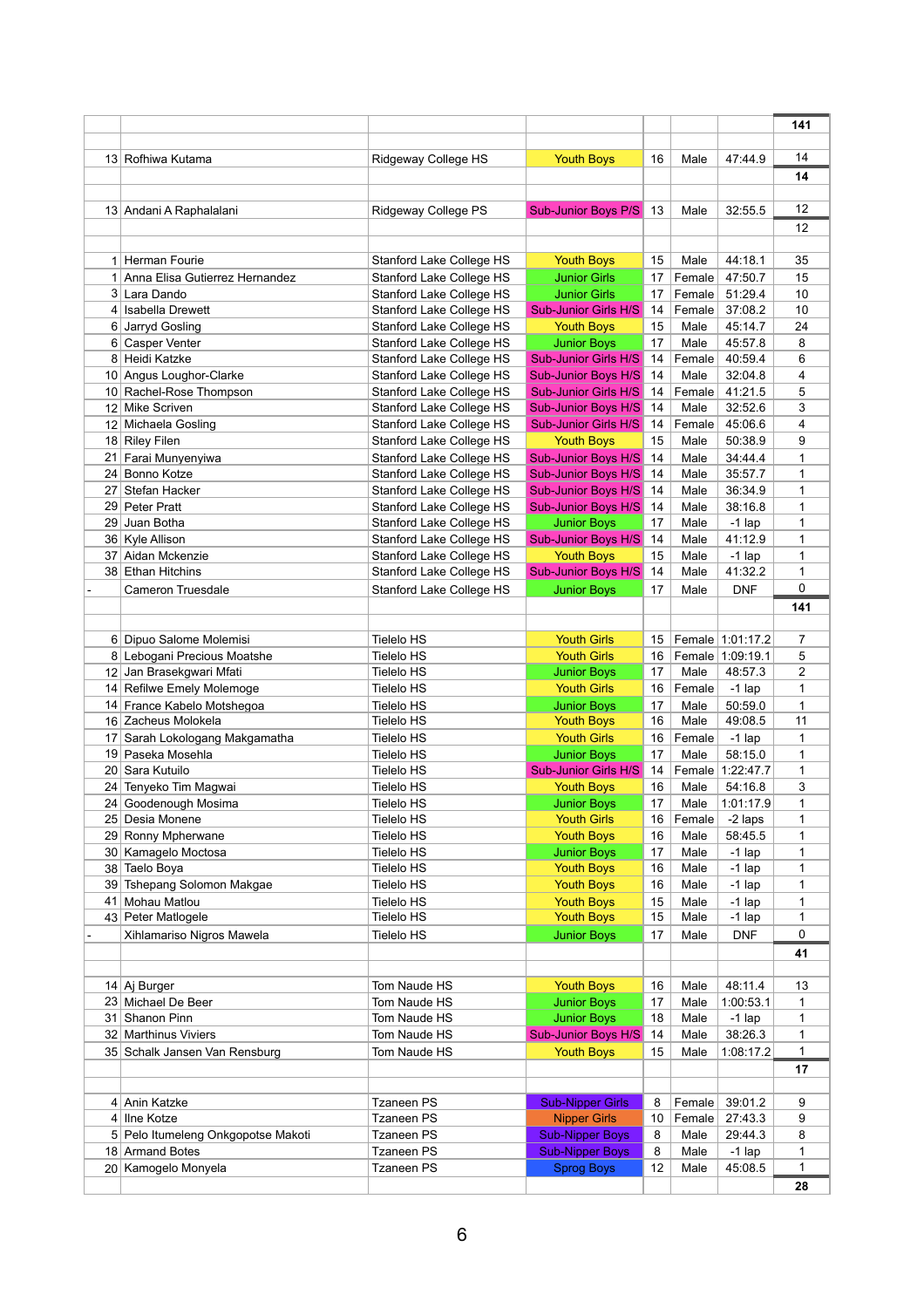|                 | 3 Isabella Brett        | <b>Unicorn PS</b>           | <b>Nipper Girls</b>         | 10 | Female | 27:07.5  | 10             |
|-----------------|-------------------------|-----------------------------|-----------------------------|----|--------|----------|----------------|
| 3 <sup>1</sup>  | <b>Gordon Noel</b>      | <b>Unicorn PS</b>           | <b>Sprog Boys</b>           | 11 | Male   | 32:57.1  | 10             |
| 3 <sup>1</sup>  | Lianke Fourie           | <b>Unicorn PS</b>           | <b>Sub-Junior Girls P/S</b> | 13 | Female | 35:35.8  | 15             |
| 5               | Jayson Muller           | Unicorn PS                  | <b>Sprog Boys</b>           | 11 | Male   | 36:28.9  | 8              |
|                 | 6 Malcolm Du Toit       | <b>Unicorn PS</b>           | <b>Sub-Nipper Boys</b>      | 8  | Male   | 31:46.4  | $\overline{7}$ |
|                 | <b>Matthew Scriven</b>  | <b>Unicorn PS</b>           | <b>Nipper Boys</b>          | 10 | Male   | 23:48.5  | 6              |
| 91              | Yvonne Botha            | Unicorn PS                  | <b>Sub-Junior Girls P/S</b> | 13 | Female | 41:02.4  | 12             |
|                 | 13 Robert Noel          | <b>Unicorn PS</b>           | <b>Nipper Boys</b>          | 9  | Male   | 27:43.3  | $\mathbf{1}$   |
|                 | 18 Theunis Botha        | <b>Unicorn PS</b>           | <b>Nipper Boys</b>          | 10 | Male   | 28:56.0  | 1              |
|                 |                         |                             |                             |    |        |          | 70             |
|                 |                         |                             |                             |    |        |          |                |
| 10 <sup>1</sup> | Carla Booyse            | <b>Unitas LS</b>            | <b>Sprog Girls</b>          | 11 | Female | -2 laps  | 3              |
| 23 <sub>1</sub> | Hennie Booyse           | <b>Unitas LS</b>            | <b>Sub-Nipper Boys</b>      | 6  | Male   | $-1$ lap | 1              |
| 23              | Annemie Nel             | <b>Unitas LS</b>            | <b>Sub-Junior Girls P/S</b> | 13 | Female | $-1$ lap | 4              |
| 241             | Sumarie Booyse          | <b>Unitas LS</b>            | <b>Sub-Junior Girls P/S</b> | 13 | Female | $-1$ lap | 3              |
|                 |                         |                             |                             |    |        |          | 11             |
|                 |                         |                             |                             |    |        |          |                |
|                 | 4 Livingstone Banda     | Waterberg Academy HS        | <b>Youth Boys</b>           | 15 | Male   | 45:07.9  | 28             |
|                 |                         |                             |                             |    |        |          | 28             |
|                 |                         |                             |                             |    |        |          |                |
| 1 <sup>1</sup>  | Carla Jansen Van Vuuren | <b>Waterberg Academy PS</b> | <b>Sprog Girls</b>          | 12 | Female | 34:39.9  | 15             |
|                 | 31 Scott McBride        | Waterberg Academy PS        | <b>Nipper Boys</b>          | 9  | Male   | 37:54.9  | 1              |
|                 |                         |                             |                             |    |        |          | 16             |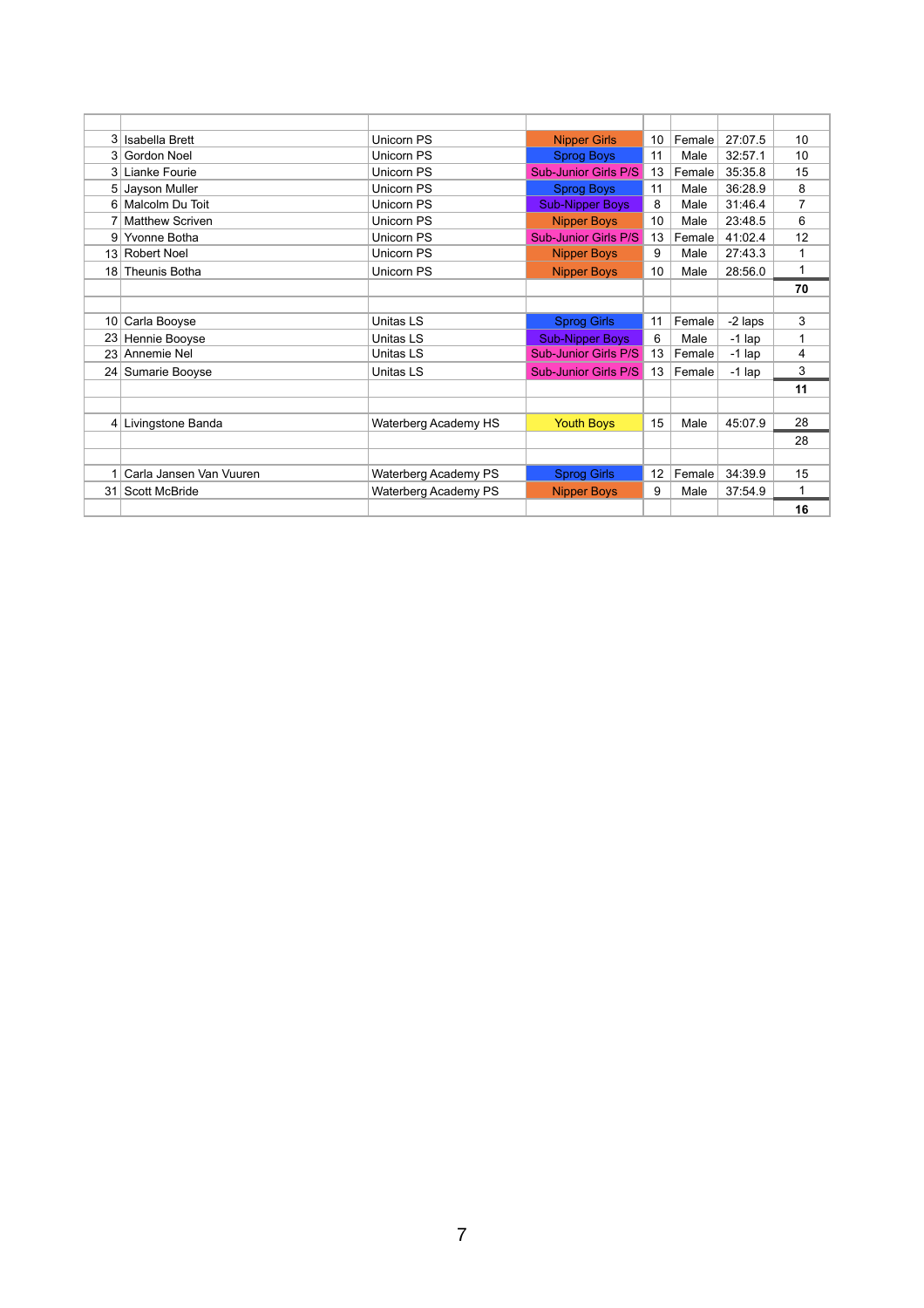| <b>Total School Points</b>          |                |  |  |  |  |  |
|-------------------------------------|----------------|--|--|--|--|--|
| <b>School Name</b>                  | <b>Points</b>  |  |  |  |  |  |
| <b>Louis Trichardt HS</b>           | 189            |  |  |  |  |  |
| <b>Stanford Lake College HS</b>     | 141            |  |  |  |  |  |
| <b>Pietersburg Oos PS</b>           | 141            |  |  |  |  |  |
| <b>Ellisras HS</b>                  | 114            |  |  |  |  |  |
| Merensky HS                         | 106            |  |  |  |  |  |
| <b>PHS Pietersburg HS</b>           | 84             |  |  |  |  |  |
| <b>Bosveld Primary PS</b>           | 81             |  |  |  |  |  |
| <b>Hatfield Christian School HS</b> | 74             |  |  |  |  |  |
| <b>Louis Trichardt PS</b>           | 70             |  |  |  |  |  |
| <b>Unicorn PS</b>                   | 70             |  |  |  |  |  |
| Kruger Park PS                      | 69             |  |  |  |  |  |
| <b>Messina PS</b>                   | 54             |  |  |  |  |  |
| <b>Duiwelskloof PS</b>              | 52             |  |  |  |  |  |
| <b>Tielelo HS</b>                   | 41             |  |  |  |  |  |
| Piet Potgieter HS                   | 28             |  |  |  |  |  |
| <b>Tzaneen PS</b>                   | 28             |  |  |  |  |  |
| <b>Waterberg Academy HS</b>         | 28             |  |  |  |  |  |
| <b>Ellisras Laerskool PS</b>        | 25             |  |  |  |  |  |
| <b>Akademie Reformia PS</b>         | 24             |  |  |  |  |  |
| <b>Damelin College HS</b>           | 17             |  |  |  |  |  |
| <b>Tom Naude HS</b>                 | 17             |  |  |  |  |  |
| Mabala MSTS HS                      | 16             |  |  |  |  |  |
| Waterberg Academy PS                | 16             |  |  |  |  |  |
| King Fisher HS                      | 15             |  |  |  |  |  |
| PEPPS Prep PS                       | 15             |  |  |  |  |  |
| King Fisher PS                      | 14             |  |  |  |  |  |
| <b>Ridgeway College HS</b>          | 14             |  |  |  |  |  |
| <b>Ridgeway College PS</b>          | 12             |  |  |  |  |  |
| <b>Unitas PS</b>                    | 11             |  |  |  |  |  |
| Pietersburg Laerskool PLS PS        | $\overline{7}$ |  |  |  |  |  |
| <b>Julian Muller PS</b>             | 6              |  |  |  |  |  |
| <b>Ellisras PS</b>                  | 4              |  |  |  |  |  |
| DR Annecke Letsitele PS             | 0              |  |  |  |  |  |
| Ellisras Primary PS                 | 0              |  |  |  |  |  |
| <b>Hans Strydom HS</b>              | 0              |  |  |  |  |  |
| <b>Mitchell House PS</b>            | 0              |  |  |  |  |  |
| Noordskool PS                       | 0              |  |  |  |  |  |

| Northan Academy PS |  |
|--------------------|--|
| Sime Academy PS    |  |

1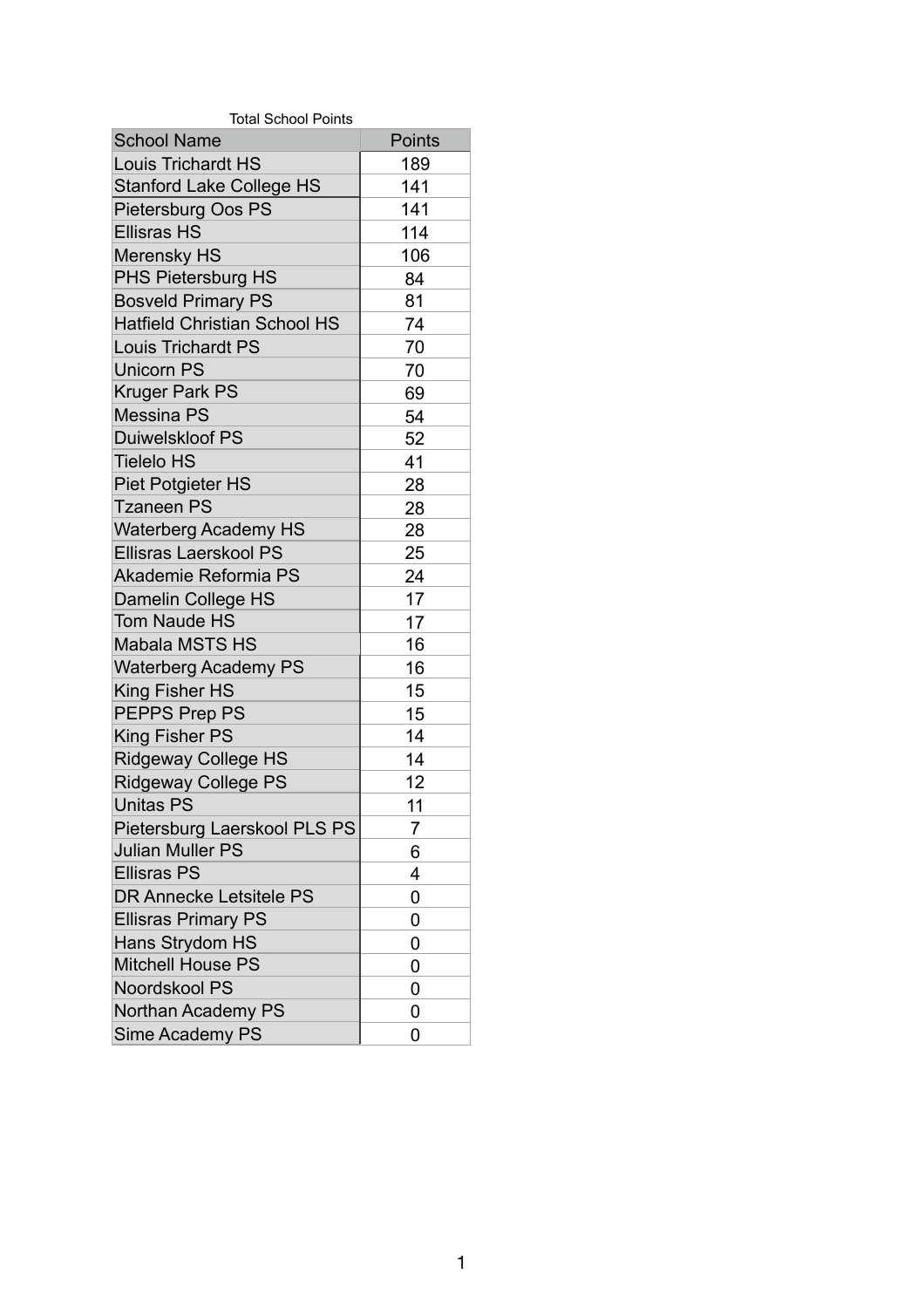| <b>Total School Points</b><br><b>School Name</b> | <b>Points</b>  |
|--------------------------------------------------|----------------|
|                                                  | 141            |
| Pietersburg Oos PS                               |                |
| <b>Bosveld Primary PS</b>                        | 81             |
| <b>Louis Trichardt PS</b>                        | 70             |
| <b>Unicorn PS</b>                                | 70             |
| <b>Kruger Park PS</b>                            | 69             |
| <b>Messina PS</b>                                | 54             |
| <b>Duiwelskloof PS</b>                           | 52             |
| <b>Tzaneen PS</b>                                | 28             |
| <b>Ellisras Laerskool PS</b>                     | 25             |
| <b>Akademie Reformia PS</b>                      | 24             |
| <b>Waterberg Academy PS</b>                      | 16             |
| <b>PEPPS Prep PS</b>                             | 15             |
| <b>King Fisher PS</b>                            | 14             |
| <b>Ridgeway College PS</b>                       | 12             |
| <b>Unitas PS</b>                                 | 11             |
| Pietersburg Laerskool PLS PS                     | $\overline{7}$ |
| <b>Julian Muller PS</b>                          | 6              |
| <b>Ellisras PS</b>                               | 4              |
| <b>DR Annecke Letsitele PS</b>                   | 0              |
| <b>Ellisras Primary PS</b>                       | 0              |
| Mitchell House PS                                | 0              |
| Noordskool PS                                    | 0              |
| <b>Northan Academy PS</b>                        | 0              |
| <b>Sime Academy PS</b>                           | 0              |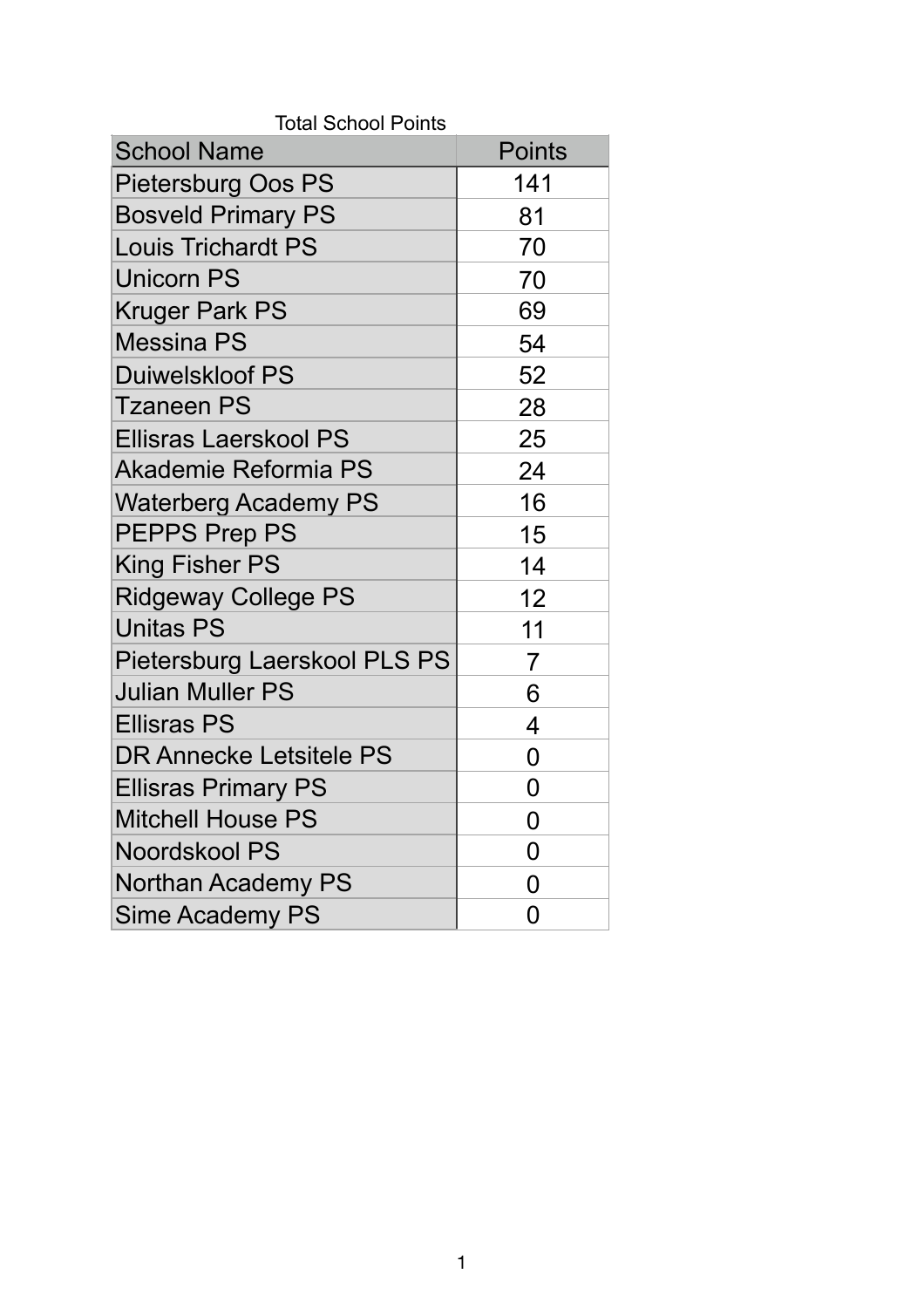| <b>School Name</b>                  | <b>Points</b> |
|-------------------------------------|---------------|
| <b>Louis Trichardt HS</b>           | 189           |
| <b>Stanford Lake College HS</b>     | 141           |
| <b>Ellisras HS</b>                  | 114           |
| Merensky HS                         | 106           |
| <b>PHS Pietersburg HS</b>           | 84            |
| <b>Hatfield Christian School HS</b> | 74            |
| <b>Tielelo HS</b>                   | 41            |
| <b>Piet Potgieter HS</b>            | 28            |
| <b>Waterberg Academy HS</b>         | 28            |
| <b>Damelin College HS</b>           | 17            |
| <b>Tom Naude HS</b>                 | 17            |
| <b>Mabala MSTS HS</b>               | 16            |
| <b>King Fisher HS</b>               | 15            |
| <b>Ridgeway College HS</b>          | 14            |
| <b>Hans Strydom HS</b>              | O             |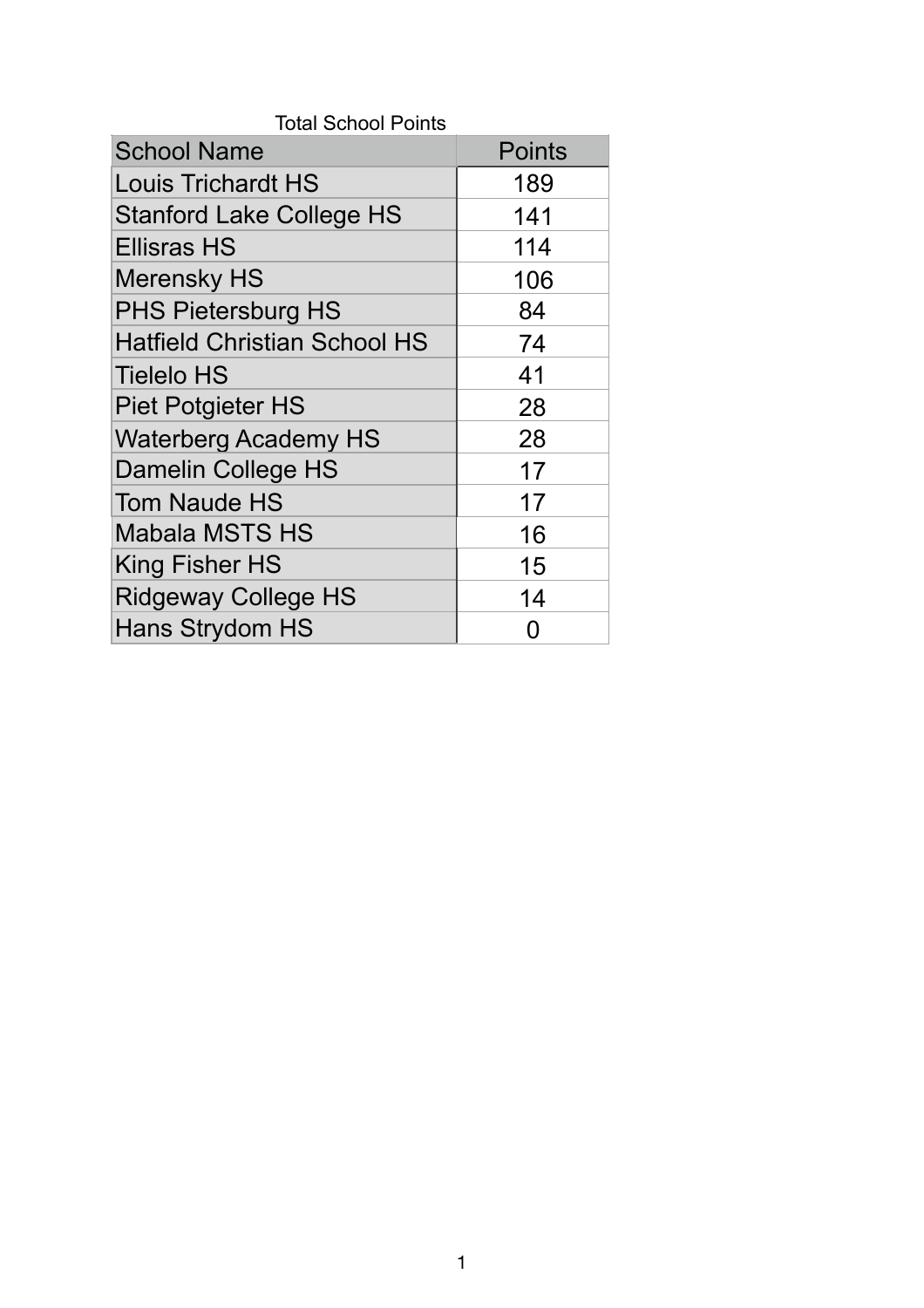|                 | Place   Name                            | Team name                                      | Category                               |          | Age Gender   | Time                        | Points              |
|-----------------|-----------------------------------------|------------------------------------------------|----------------------------------------|----------|--------------|-----------------------------|---------------------|
|                 |                                         |                                                |                                        |          |              |                             |                     |
|                 | 1 Herman Fourie                         | Stanford Lake College HS                       | <b>Youth Boys</b>                      | 15       | Male         | 44:18.1                     | 35                  |
| 2               | Joshua Baber                            | <b>Hatfield Christian School HS</b>            | <b>Youth Boys</b>                      | 15       | Male         | 44:18.9                     | 32                  |
|                 | 3 Gunther Katzke<br>4 Livingstone Banda | Merensky HS<br>Waterberg Academy HS            | <b>Youth Boys</b><br><b>Youth Boys</b> | 15<br>15 | Male<br>Male | 44:22.7<br>45:07.9          | 30<br>28            |
|                 | 6 Jarryd Gosling                        | <b>Stanford Lake College HS</b>                | <b>Youth Boys</b>                      | 15       | Male         | 45:14.7                     | 26                  |
| 8               | Jacques Van Bommel                      | Piet Potgieter HS                              | <b>Youth Boys</b>                      | 15       | Male         | 45:58.5                     | 24                  |
| 11              | Janco Von Ronge                         | <b>Ellisrus HS</b>                             | <b>Youth Boys</b>                      | 15       | Male         | 47:23.5                     | 22                  |
|                 | 15 Björn Nel                            | PHS Pietersburg HS                             | <b>Youth Boys</b>                      | 15       | Male         | 48:12.2                     | 20                  |
|                 | 18 Riley Filen                          | <b>Stanford Lake College HS</b>                | <b>Youth Boys</b>                      | 15       | Male         | 50:38.9                     | 18                  |
| 21              | Dewald Kampman                          | Merensky HS                                    | <b>Youth Boys</b>                      | 15       | Male         | 52:23.6                     | 17                  |
|                 | 23 EUGENE TLOU                          | Louis Trichardt HS                             | <b>Youth Boys</b>                      | 15       | Male         | 54:09.2                     | 16                  |
|                 | 27 BRANDON KRUGER                       | Louis Trichardt HS                             | <b>Youth Boys</b>                      | 15       | Male         | 56:16.3                     | 15                  |
|                 | 28 JORDAN MOCKE                         | Louis Trichardt HS                             | <b>Youth Boys</b>                      | 15       | Male         | 56:24.5                     | 14                  |
|                 | 30 Henri Benadie                        | Merensky HS                                    | <b>Youth Boys</b>                      | 15       | Male         | 58:58.5                     | 13                  |
| 33              | Jacques Oberholzer                      | <b>Ellisrus HS</b>                             | <b>Youth Boys</b>                      | 15       | Male         | 1:05:53.9                   | 12                  |
|                 | 34 DAUGLAS PIOREK                       | Louis Trichardt HS                             | <b>Youth Boys</b>                      | 15       | Male         | 1:06:29.3                   | 11                  |
|                 | 35 Schalk Jansen Van Rensburg           | Tom Naude HS                                   | <b>Youth Boys</b>                      | 15       | Male         | 1:08:17.2                   | 10                  |
|                 | 36 Trevor De Beer                       | Merensky HS                                    | <b>Youth Boys</b>                      | 15       | Male         | 1:10:06.2                   | 9                   |
| 37<br>40        | Aidan Mckenzie<br><b>Duncan Promits</b> | Stanford Lake College HS<br><b>Ellisrus HS</b> | <b>Youth Boys</b><br><b>Youth Boys</b> | 15<br>15 | Male<br>Male | $-1$ lap<br>$-1$ lap        | 8<br>7              |
| 41              | Mohau Matlou                            | <b>Tielelo HS</b>                              | <b>Youth Boys</b>                      | 15       | Male         | $-1$ lap                    | 6                   |
|                 | 43 Peter Matlogele                      | <b>Tielelo HS</b>                              | <b>Youth Boys</b>                      | 15       | Male         | $-1$ lap                    | 5                   |
|                 | 47 Willie Basch                         | Ellisras HS                                    | <b>Youth Boys</b>                      | 15       | Male         | -2 laps                     | 4                   |
|                 | Estiaan Higgo                           | <b>Ellisras HS</b>                             | <b>Youth Boys</b>                      | 15       | Male         | <b>DNF</b>                  | 0                   |
|                 | Zein Vermeulen                          | <b>Ellisrus HS</b>                             | <b>Youth Boys</b>                      | 15       | Male         | <b>DNF</b>                  | 0                   |
|                 | <b>Ethan Erasmus</b>                    | PHS Pietersburg HS                             | <b>Youth Boys</b>                      | 15       | Male         | <b>DNS</b>                  | 0                   |
|                 | <b>XANDER VAN DE VYVER</b>              | Louis Trichardt HS                             | <b>Youth Boys</b>                      | 15       | Male         | <b>DNS</b>                  | 0                   |
|                 | Jason Nailama                           | <b>Ellisrus HS</b>                             | <b>Youth Boys</b>                      | 15       | Male         | <b>DNS</b>                  | 0                   |
|                 |                                         |                                                |                                        |          |              |                             |                     |
|                 |                                         |                                                |                                        |          |              |                             |                     |
|                 | 5 ROHAN CRONJE                          | Louis Trichardt HS                             | <b>Youth Boys</b>                      | 16       | Male         | 45:09.4                     | 35                  |
|                 | 7 DE WET DU TOIT                        | Louis Trichardt HS                             | <b>Youth Boys</b>                      | 16       | Male         | 45:49.6                     | 32                  |
|                 | 9 CALVIN LEE                            | Louis Trichardt HS                             | <b>Youth Boys</b>                      | 16       | Male         | 46:03.0                     | 30                  |
|                 | 10 Bevan Muller                         | Damelin College HS                             | <b>Youth Boys</b>                      | 16       | Male         | 46:48.5                     | 28                  |
| 12 <sub>1</sub> | Nelius Grieshaber                       | <b>Ellisrus HS</b>                             | <b>Youth Boys</b>                      | 16       | Male         | 47:26.0                     | 26                  |
|                 | 13 Rofhiwa Kutama                       | Ridgeway College HS<br>Tom Naude HS            | <b>Youth Boys</b>                      | 16       | Male         | 47:44.9                     | 24<br>22            |
|                 | 14 Aj Burger<br>16 Zacheus Molokela     | <b>Tielelo HS</b>                              | <b>Youth Boys</b><br><b>Youth Boys</b> | 16<br>16 | Male<br>Male | 48:11.4<br>49:08.5          | 20                  |
|                 | 17 BRANDON BRANDT                       | Louis Trichardt HS                             | <b>Youth Boys</b>                      | 16       | Male         | 50:32.8                     | 18                  |
|                 | 19 Matthew Taylor                       | Merensky HS                                    | <b>Youth Boys</b>                      | 16       | Male         | 50:41.3                     | 17                  |
|                 | 20 Reabetswe Kekana                     | Mabala MSTS HS                                 | <b>Youth Boys</b>                      | 16       | Male         | 51:47.6                     | 16                  |
| 22              | <b>Tiaan Malan</b>                      | <b>Ellisrus HS</b>                             | <b>Youth Boys</b>                      | 16       | Male         | 53:41.2                     | 15                  |
|                 | 24 Tenyeko Tim Magwai                   | <b>Tielelo HS</b>                              | <b>Youth Boys</b>                      | 16       | Male         | 54:16.8                     | 14                  |
|                 | 25 BLESSING MAVHUNGU                    | Louis Trichardt HS                             | <b>Youth Boys</b>                      | 16       | Male         | 54:41.8                     | 13                  |
|                 | 26 Bernardus De Villiers                | PHS Pietersburg HS                             | <b>Youth Boys</b>                      | 16       | Male         | 56:13.0                     | 12                  |
|                 | 29 Ronny Mpherwane                      | <b>Tielelo HS</b>                              | <b>Youth Boys</b>                      | 16       | Male         | 58:45.5                     | 11                  |
| 31              | Enzo Mynhardt                           | Ellisras HS                                    | <b>Youth Boys</b>                      | 16       | Male         | 58:59.2                     | 10                  |
|                 | 32 Franco Troskie                       | <b>Ellisras HS</b>                             | <b>Youth Boys</b>                      | 16       | Male         | 1:03:45.7                   | 9                   |
|                 | 38 Taelo Boya                           | <b>Tielelo HS</b>                              | <b>Youth Boys</b>                      | 16       | Male         | $-1$ lap                    | 8                   |
| 39              | <b>Tshepang Solomon Makgae</b>          | <b>Tielelo HS</b>                              | <b>Youth Boys</b>                      | 16       | Male         | $-1$ lap                    | $\overline{7}$<br>6 |
|                 | 42 Humphrey Matlwa                      | Mabala MSTS HS                                 | <b>Youth Boys</b>                      | 16       | Male         | $-1$ lap                    |                     |
| 45 <sub>1</sub> | Johan Pretorius<br>46 Jevan Human       | <b>Ellisrus HS</b><br><b>Ellisrus HS</b>       | <b>Youth Boys</b><br><b>Youth Boys</b> | 16<br>16 | Male<br>Male | -2 laps<br>-2 laps          | 5<br>4              |
|                 | 48 Lethabo Mawila                       | <b>Ellisrus HS</b>                             | <b>Youth Boys</b>                      | 16       | Male         | -2 laps                     | 3                   |
|                 | 49 Elmar Shultz                         | Ellisras                                       | <b>Youth Boys</b>                      | 16       | Male         | -2 laps                     | 2                   |
|                 | 50 Safdar Wiliams                       | <b>Ellisrus HS</b>                             | <b>Youth Boys</b>                      | 16       | Male         | -2 laps                     | 1                   |
|                 | 51 GJ Roets                             | <b>Ellisrus HS</b>                             | <b>Youth Boys</b>                      | 16       | Male         | -2 laps                     | 1                   |
|                 |                                         |                                                |                                        |          |              |                             |                     |
| 11              | Jani Jordaan                            | King Fisher HS                                 | <b>Youth Girls</b>                     | 15       | Female       | 48:46.5                     | 15                  |
|                 | 3 ELIZ-MARI PRETORIUS                   | Louis Trichardt HS                             | <b>Youth Girls</b>                     | 15       | Female       | 56:21.0                     | 12                  |
|                 | 4 Annalene Rood                         | Merensky HS                                    | <b>Youth Girls</b>                     | 15       | Female       | 58:56.8                     | 10                  |
|                 | 6 Dipuo Salome Molemisi                 | <b>Tielelo HS</b>                              | <b>Youth Girls</b>                     | 15       |              | Female 1:01:17.2            | 9                   |
|                 | 11 Amilia Goosen                        | PHS Pietersburg HS                             | <b>Youth Girls</b>                     | 15       | $F$ emale    | $-1$ lap                    | 8                   |
|                 | 15 Rina Manyeko                         | Mabala MSTS HS                                 | <b>Youth Girls</b>                     |          |              | 15 $\mathsf{Female}$ -1 lap | $\overline{7}$      |